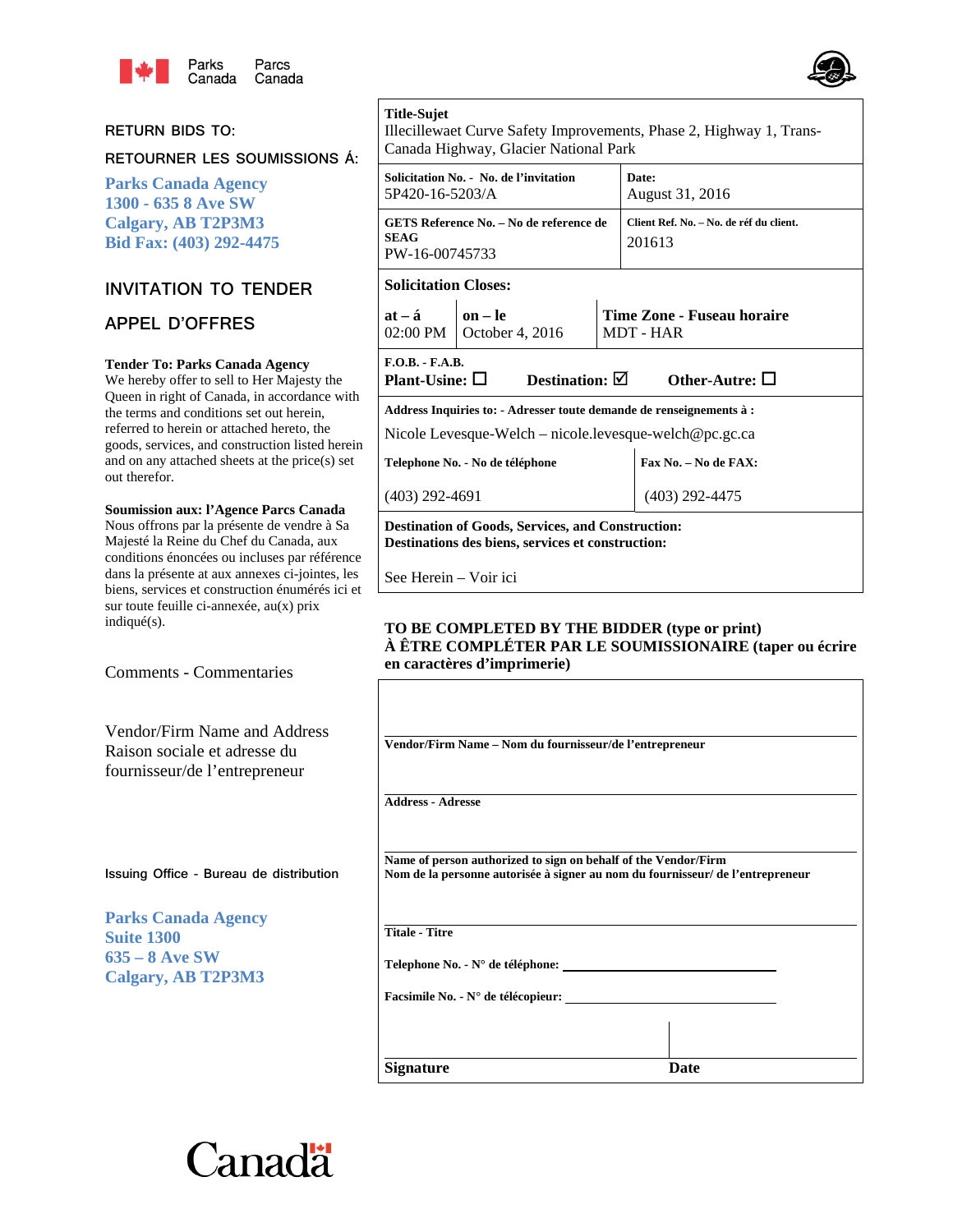Solicitation No. - N° de l'invitation  $Amd$ . No. - N° de la modif. Buyer - l'acheteur 5P420-16-5203/A Nicole Levesque-Welch

Client Ref. No. - N° de réf. du client File Name - Nom du dossier

 201613 Illecillewaet Curve Safety Improvements, Phase 2, Highway 1 - Trans-Canada Highway, Glacier National Park

## **INVITATION TO TENDER**

## **IMPORTANT NOTICE TO BIDDERS**

## **DIRECT DEPOSIT**

In April 2012, the Government of Canada announced that it will be replacing cheques with electronic payments by April 2016. Contract payment(s) currently made by cheque will be replaced by Direct Deposit. Businesses are encouraged to proactively enrol with Parks Canada. Please contact [Name] at [email address] in order to obtain a Direct Deposit enrollment form.

Additional information on this Government of Canada initiative is available at: http://www.directdeposit.gc.ca

## **BID SECURITY REQUIREMENTS**

The amount of bid security required is 10% of the bid amount (\$2,000,000 maximum).

See GI08 of R2710T - General Instructions – Construction Services – Bid Security

## **CONTRACT SECURITY REQUIREMENTS**

The amount of a security deposit that is required in lieu of a performance bond is 20% of the contract amount.

See GC9.2 of R2890D – Types and Amounts of Contract Security

#### **CLAUSES REFERRED TO BY NUMBER CAN BE FOUND AT THE FOLLOWING WEB SITE:**  https://buyandsell.gc.ca/policy-and-guidelines/standard-acquisition-clauses-and-conditions-manual/5/R

#### **INTEGRITY PROVISIONS – BID**

Important changes have been made to the Integrity Provisions - Bid as of April 4th 2016. See GI01, Integrity Provision-Bid of R2710T of the General Instructions for more information.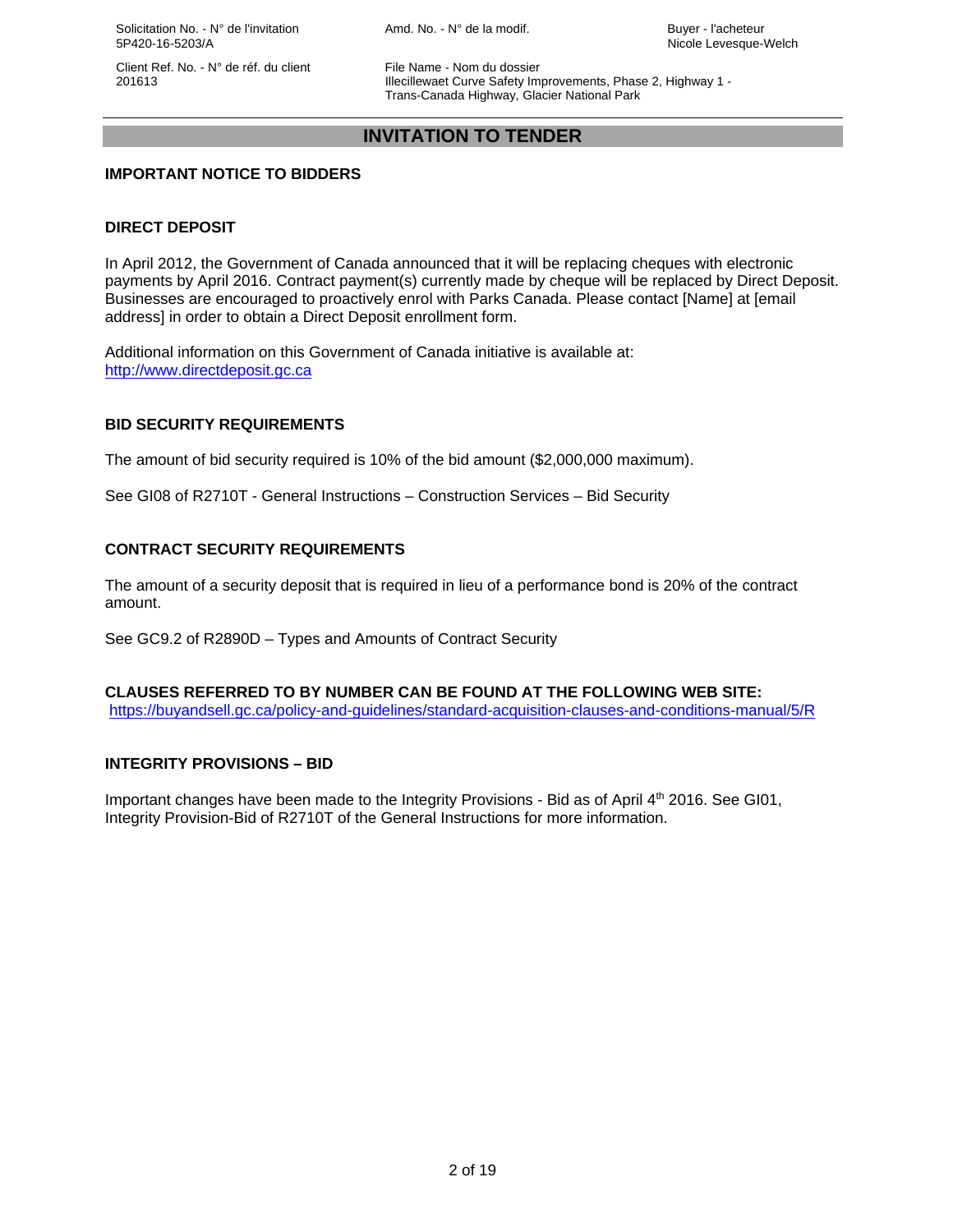Solicitation No. - N° de l'invitation  $A \cap A$ md. No. - N° de la modif. Buyer - l'acheteur 5P420-16-5203/A Nicole Levesque-Welch

Client Ref. No. - N° de réf. du client File Name - Nom du dossier

 201613 Illecillewaet Curve Safety Improvements, Phase 2, Highway 1 - Trans-Canada Highway, Glacier National Park

## **TABLE OF CONTENTS**

## **SPECIAL INSTRUCTIONS TO BIDDERS (SI)**

- SI01 Integrity Provisions Declaration of Convicted Offences
- SI02 Bid Documents
- SI03 Enquiries During the Solicitation Period
- SI04 Site Visit
- SI05 Revision of Bid
- SI06 Bid Results
- SI07 Insufficient Funding
- SI08 Bid Validity Period<br>SI09 Construction Docu
- **Construction Documents**
- SI10 Web Sites

#### **GENERAL INSTRUCTIONS – CONSTRUCTION SERVICES – BID SECURITY REQUIREMENTS (GI) - R2710T (2016-04-04)**

The following GI's are included by reference and are available at the following Web Site: https://buyandsell.gc.ca/policy-and-guidelines/standard-acquisition-clauses-and-conditions-manual/5/R

- GI01 Integrity Provisions Bid
- GI02 Completion of Bid
- GI03 Identity or Legal Capacity of the Bidder
- GI04 Applicable Taxes
- GI05 Capital Development and Redevelopment Charges
- GI06 Registry and Pre-qualification of Floating Plant
- GI07 Listing of Subcontractors and Suppliers
- GI08 Bid Security Requirements
- GI09 Submission of Bid
- GI10 Revision of Bid
- GI11 Rejection of Bids
- GI12 Bid Costs
- GI13 Procurement Business Number
- GI14 Compliance With Applicable Laws
- GI15 Approval of Alternative Materials
- GI16 Performance Evaluation
- GI17 Conflict of Interest-Unfair Advantage
- GI18 Code of conduct for procurement bid

#### **SUPPLEMENTARY CONDITIONS (SC)**

SC01 Changes to Contract Documents SC02 Insurance Terms

## **CONTRACT DOCUMENTS (CD)**

#### **BID AND ACCEPTANCE FORM (BA)**

- BA01 Identification<br>BA02 Business Nar
- BA02 Business Name and Address of Bidder<br>BA03 The Offer
- BA03 The Offer<br>BA04 Bid Validit
- BA04 Bid Validity Period<br>BA05 Acceptance and Co
- Acceptance and Contract BA06 Construction Time
- BA07 Bid Security
- BA08 Signature
- **Annex A Price form**
- **Annex B Integrity Provisions List of names**
- **Annex C Attestation Form**
- **Annex D Certificate of Insurance Form**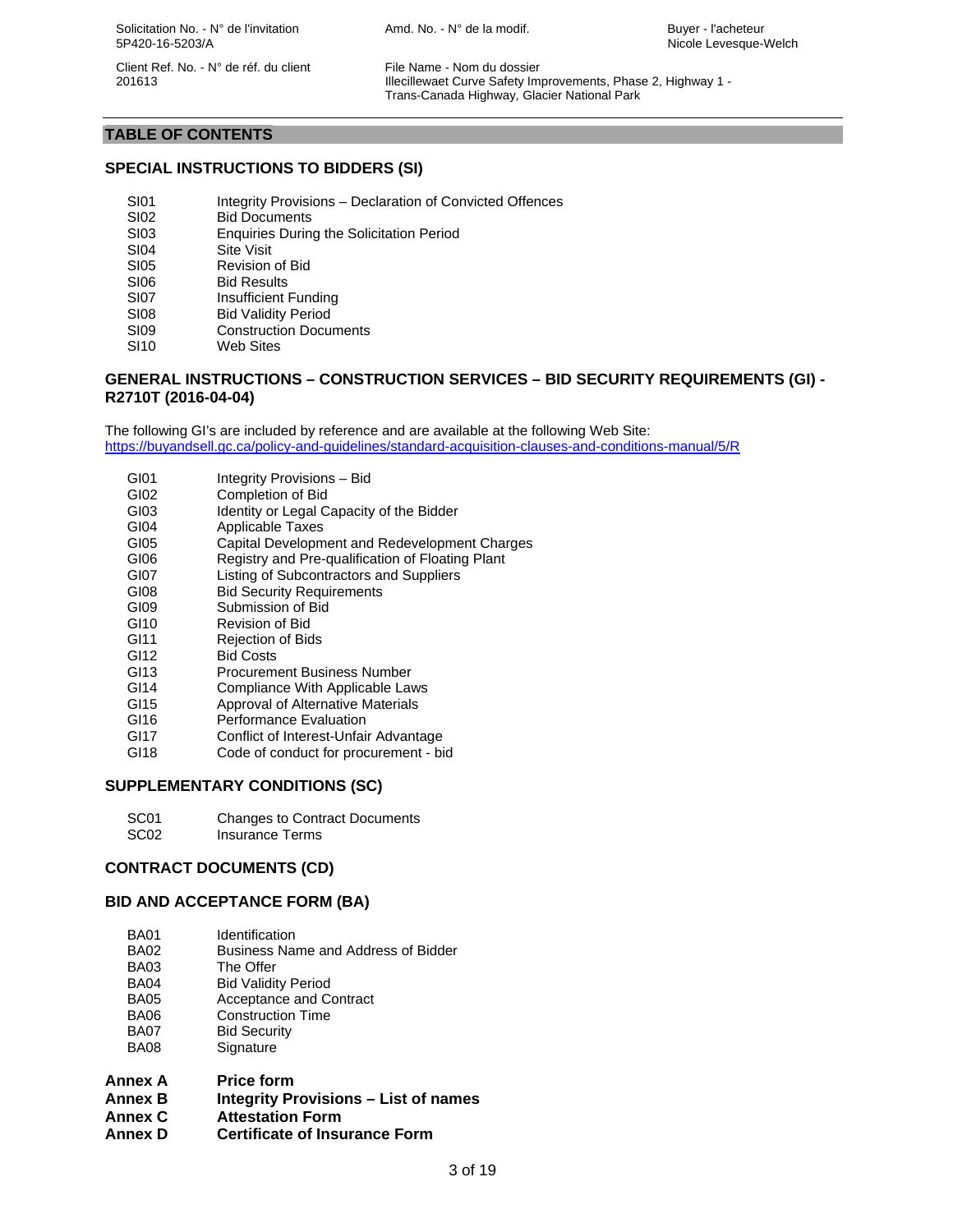201613 Illecillewaet Curve Safety Improvements, Phase 2, Highway 1 - Trans-Canada Highway, Glacier National Park

## **SPECIAL INSTRUCTIONS TO BIDDERS (SI)**

## **SI01 INTEGRITY PROVISIONS – DECLARATION OF CONVICTED OFFENCES**

 As applicable, pursuant to GI01 of the Declaration of Convicted Offences, paragraph 3 (copied below) of the General Instructions R2710T (2016-04-04), the Bidder must provide with its bid, a completed *Declaration Form*, to be given further consideration in the procurement process.

#### *Declaration of Convicted Offences*

with its bid, a complete list of all foreign criminal charges and convictions pertaining to itself, its *affiliates and its proposed first tier subcontractors that, to the best of its knowledge and belief, may be similar to one of the listed offences in the Policy. The list of foreign criminal charges and convictions must be submitted using an Integrity Declaration Form, which can be found at Declaration form for procurement.* 

#### **SI02 BID DOCUMENTS**

- 1) The following are the bid documents:
	- (a) Invitation to Tender Page 1;
	- (b) Special Instructions to Bidders;
	- (c) General Instructions Construction Services Bid Security R2710T (2016-04-04);
	- (d) Clauses & Conditions identified in "Contract Documents";
	- (e) Drawings and Specifications;
	- (f) Bid and Acceptance Form and related Appendices; and
	- (g) Any amendment issued prior to solicitation closing.

 Submission of a bid constitutes acknowledgement that the Bidder has read and agrees to be bound by these documents.

2) General Instructions to Bidders are incorporated by reference and is set out in the Standard Acquisition Clauses and Conditions (SACC) Manual, issued by Public Works and Government Services Canada (PWGSC). The SACC Manual is available on the PWGSC Web site:

https://buyandsell.gc.ca/policy-and-guidelines/standard-acquisition-clauses-and-conditionsmanual

All reference to the Minister of Public Works and Government Services Canada shall be deleted and replaced with the Minister of the Environment and Climate Change for the purposes of the Parks Canada Agency. All reference to the Department of Public Works and Government Services Canada Shall be deleted and replaced with the Parks Canada Agency.

#### **SI03 ENQUIRIES DURING THE SOLICITATION PERIOD**

- 1) Enquiries regarding this bid must be submitted in writing to the Contracting Officer named on the Invitation to Tender - Page 1 as early as possible within the solicitation period. Except for the approval of alternative materials as described in GI15 of R2710T, enquiries should be received no later than five (5) calendar days prior to the date set for solicitation closing to allow sufficient time to provide a response. Enquiries received after that time may not result in an answer being provided.
- 2) To ensure consistency and quality of the information provided to Bidders, the Contracting Officer shall examine the content of the enquiry and shall decide whether or not to issue an amendment.
- 3) All enquiries and other communications related to this bid sent throughout the solicitation period are to be directed ONLY to the Contracting Officer named on the Invitation to Tender - Page 1. Failure to comply with this requirement may result in the bid being declared non-responsive.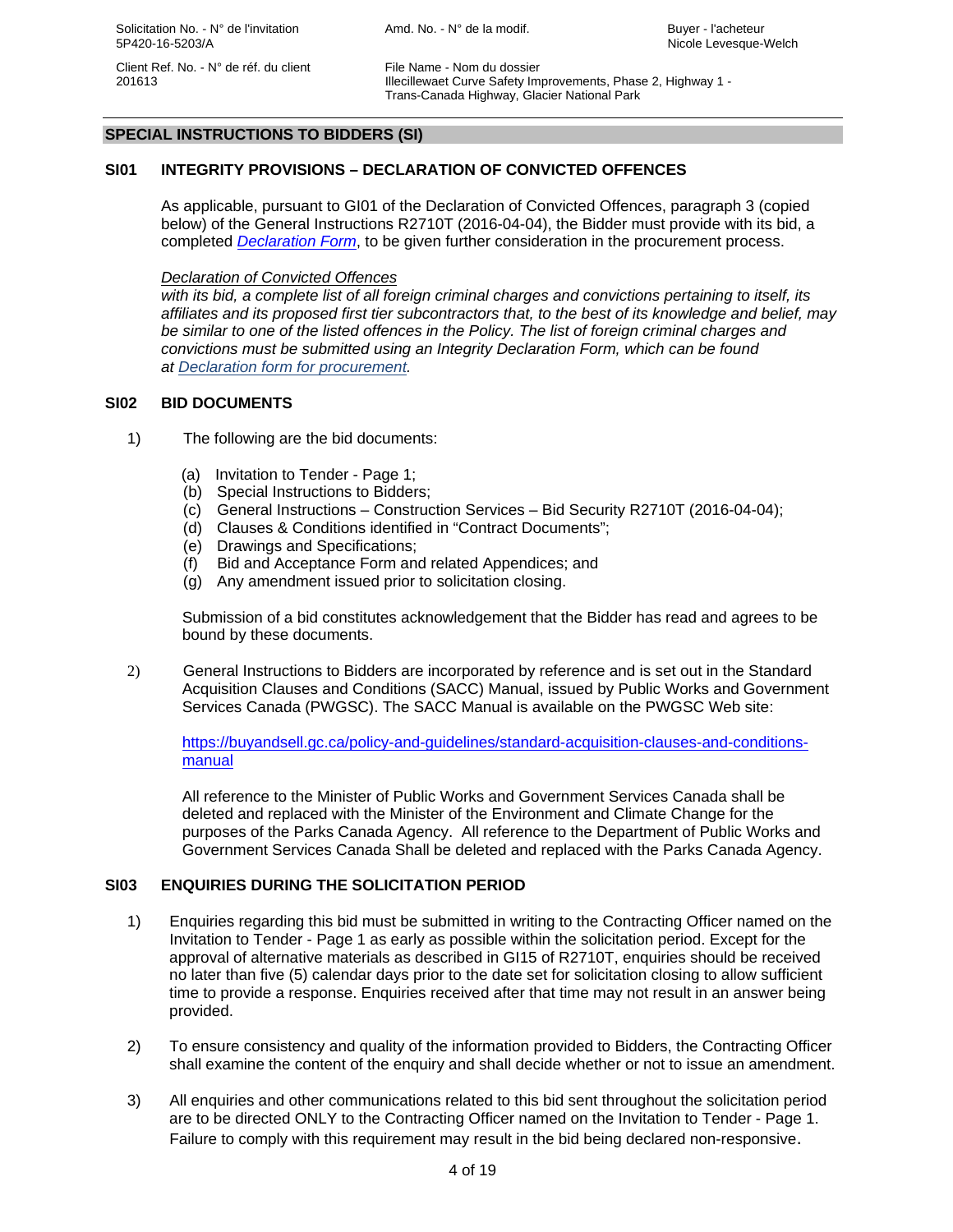201613 Illecillewaet Curve Safety Improvements, Phase 2, Highway 1 - Trans-Canada Highway, Glacier National Park

## **SI04 SITE VISIT**

There is no site visit scheduled for this requirement.

## **SI05 REVISION OF BID**

A bid may be revised by letter or facsimile in accordance with GI10 of R2710T "General Instructions – Construction Services – Bid Security ". The facsimile number for receipt of revisions is **(403) 292-4475**.

## **SI06 BID RESULTS**

- 1) A public bid opening will be held in the office designated on the Front Page "Invitation to Tender" for the receipt of bids shortly after the time set for solicitation closing.
- 2) Following solicitation closing, bid results may be obtained by emailing the bid receiving office at nicole.levesque-welch@pc.gc.ca or telephone: **(403) 292-4691.**

## **SI07 INSUFFICIENT FUNDING**

- 1) In the event that the lowest compliant bid exceeds the amount of funding allocated for the Work
	- (a) by 15% or less, Canada, at its sole discretion, shall either
		- (i) Cancel the solicitation; or
		- (ii) Obtain additional funding and, subject to the provisions of GI11 of the General Instructions to Bidders, award the Contract to the Bidder submitting the lowest compliant bid; or
		- (iii) Revise the scope of the work accordingly and negotiate, with the Bidder submitting the lowest compliant bid, a corresponding reduction in its bid price.
	- (b) by more than 15%, Canada, at its sole discretion, shall either
		- (i) Cancel the solicitation; or
		- (ii) Obtain additional funding and, subject to the provisions of GI11 of the General Instructions to Bidders, award the Contract to the Bidder submitting the lowest compliant bid; or
		- (iii) Revise the scope of the work accordingly and invite those who submitted compliant bids at the original solicitation to re-bid the work.
- 2) If negotiations or a re-bid are undertaken as is contemplated in subparagraphs 1)(a)(iii) or 1)(b)(iii) above, Bidders shall retain the same subcontractors and suppliers as they carried in their original bids.
- 3) If Canada elects to negotiate a reduction in the bid price as is contemplated in subparagraph 1)(a)(iii) herein and the negotiations fail to reach an agreement, Canada shall then exercise either of the options referred to subparagraphs 1)(a)(i) or 1)(a)(ii)

## **SI08 BID VALIDITY PERIOD**

- 1) Canada reserves the right to seek an extension to the bid validity period prescribed in BA04 of the Bid and Acceptance Form. Upon notification in writing from Canada, Bidders shall have the option to either accept or reject the proposed extension.
- 2) If the extension referred to in paragraph 1) of SI08 is accepted, in writing, by all those who submitted bids, then Canada shall continue immediately with the evaluation of the bids and its approvals processes.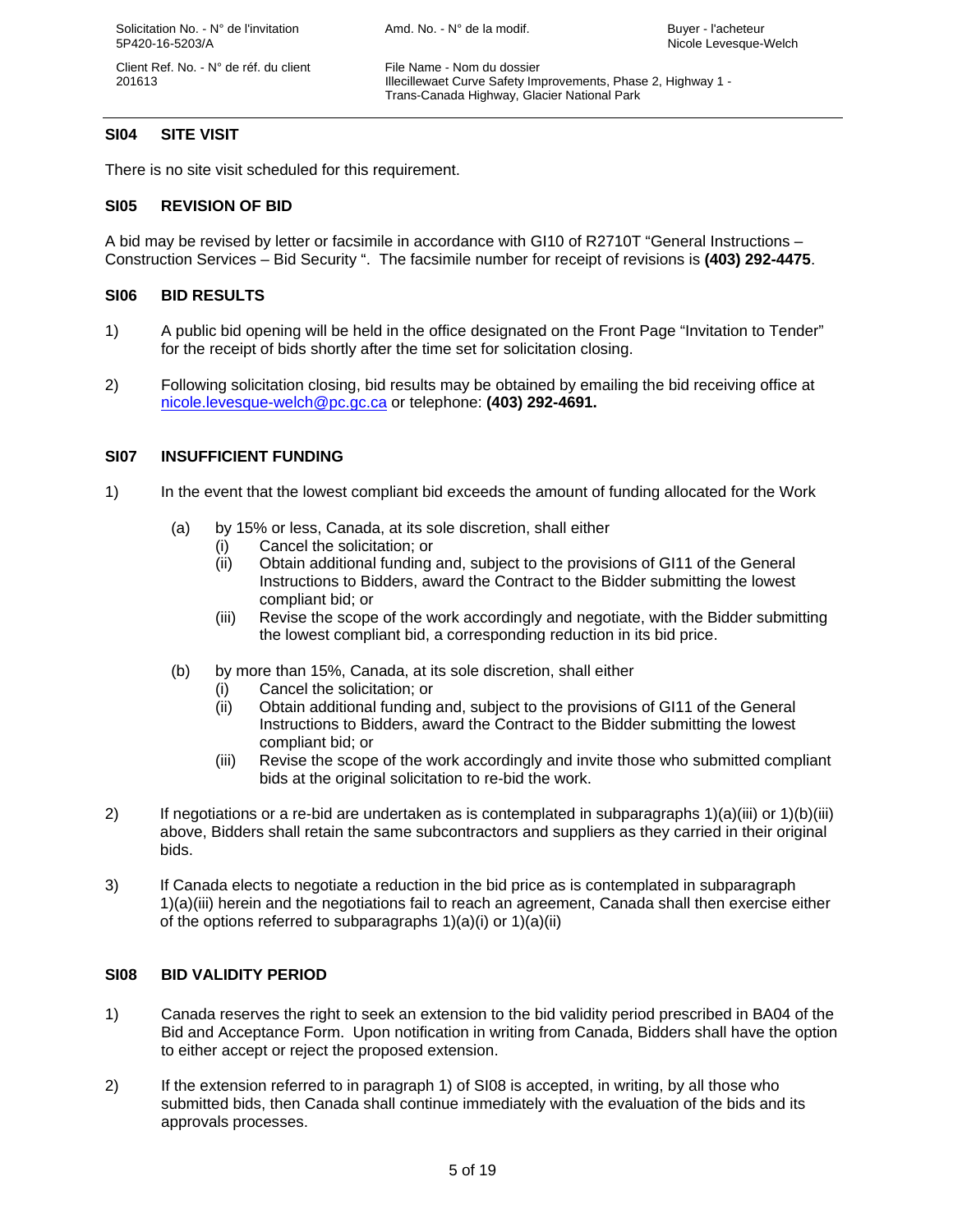201613 Illecillewaet Curve Safety Improvements, Phase 2, Highway 1 - Trans-Canada Highway, Glacier National Park

- 3) If the extension referred to in paragraph 1) of SI08 is not accepted in writing by all those who submitted bids then Canada shall, at its sole discretion, either
	- (a) continue to evaluate the bids of those who have accepted the proposed extension and seek the necessary approvals; or
	- (b) cancel the invitation to tender
- 4) The provisions expressed herein do not in any manner limit Canada's rights in law or under GI11 of R2710T.

## **SI09 CONSTRUCTION DOCUMENTS**

The successful Contractor will be provided with one paper copy of the sealed and signed drawings, the specifications and the amendments upon acceptance of the offer. Obtaining more copies shall be the responsibility of the Contractor including costs.

## **SI10 WEB SITES**

The connection to some of the Web sites in the solicitation documents is established by the use of hyperlinks. The following is a list of the addresses of the Web sites:

Treasury Board Appendix L, Acceptable Bonding Companies: http://www.tbs-sct.gc.ca/pol/doc-eng.aspx?id=14494&section=text#appL

Buy and Sell: https://www.achatsetventes-buyandsell.gc.ca/

Canadian Economic Sanctions: http://www.international.gc.ca/sanctions/index.aspx?lang=eng

Contractor Performance Evaluation Report (Form PWGSC-TPSGC 2913): http://www.tpsgc-pwgsc.gc.ca/app-acq/forms/documents/2913.pdf

Bid Bond (form PWGSC-TPSGC 504): http://www.tpsgc-pwgsc.gc.ca/app-acq/forms/documents/504.pdf

Performance Bond (form PWGSC-TPSGC 505): http://www.tpsgc-pwgsc.gc.ca/app-acq/forms/documents/505.pdf

Labour and Material Payment Bond (form PWGWSC-TPSGC 506): http://www.tpsgc-pwgsc.gc.ca/app-acq/forms/documents/506.pdf

SACC Manual:

https://buyandsell.gc.ca/policy-and-guidelines/standard-acquisition-clauses-and-conditions-manual

Schedules of Wage Rates for Federal Construction Contracts: http://www.rhdcc-hrsdc.gc.ca/eng/labour/employment\_standards/contracts/schedule/index.shtml

PWGSC, Industrial Security Services: http://ssi-iss.tpsgc-pwgsc.gc.ca/index-eng.html

PWGSC, Code of Conduct and Certifications http://www.tpsgc-pwgsc.gc.ca/app-acq/cndt-cndct/index-eng.html

Construction and Consultant Services Contract Administration Forms Real Property Contracting http://www.tpsgc-pwgsc.gc.ca/app-acq/forms/formulaires-forms-eng.html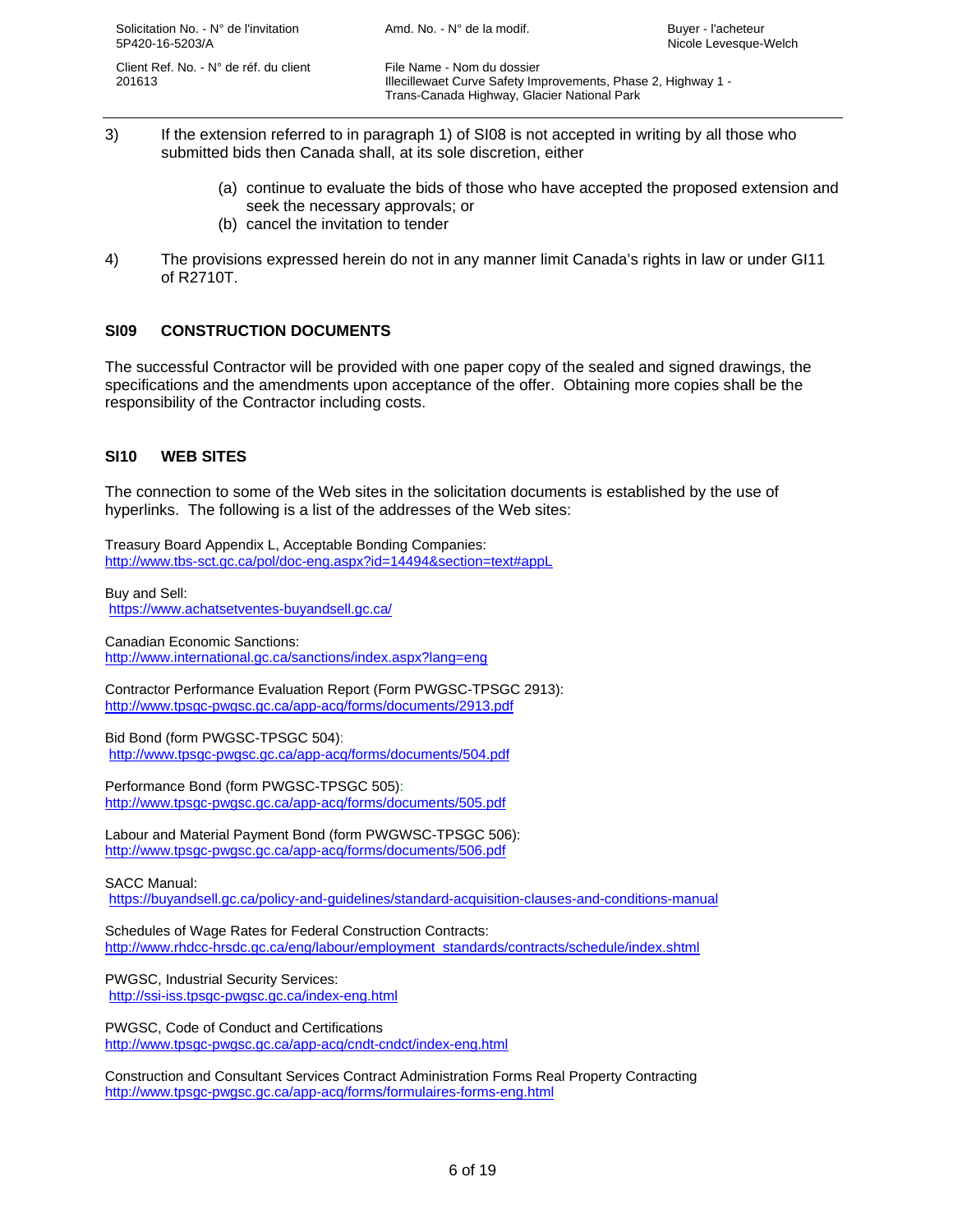201613 Illecillewaet Curve Safety Improvements, Phase 2, Highway 1 - Trans-Canada Highway, Glacier National Park

#### **SUPPLEMENTARY CONDITIONS (SC)**

## **SC01 CHANGES TO CONTRACT DOCUMENTS**

The term "Engineer" is replaced with the term "Departmental Representative" in the Drawings and **Specifications** 

#### **SC02 INSURANCE TERMS**

- 1) Insurance Contracts
	- (a) The Contractor must, at the Contractor's expense, obtain and maintain insurance contracts in accordance with the requirements of the Certificate of Insurance. Coverage must be placed with an Insurer licensed to carry out business in Canada.
	- (b) Compliance with the insurance requirements does not release the Contractor from or reduce its liability under the Contract. The Contractor is responsible for deciding if additional insurance coverage is necessary to fulfill its obligation under the Contract and to ensure compliance with any applicable law. Any additional insurance coverage is at the Contractor's expense, and for its own benefit and protection.
- 2) Period of Insurance
	- (a) The policies required in the Certificate of Insurance must be in force from the date of contract award and be maintained throughout the duration of the Contract.
	- (b) The Contractor must be responsible to provide and maintain coverage for Products/Completed Operations hazards on its Commercial General Liability insurance policy, for a period of six (6) years beyond the date of the Certificate of Substantial Performance.
- 3) Proof of Insurance
	- (a) Before commencement of the Work, and no later than thirty (30) days after acceptance of its bid, the Contractor must deposit with Canada a Certificate of Insurance on the form attached herein.
	- (b) Upon request by Canada, the Contractor must provide originals or certified true copies of all contracts of insurance maintained by the Contractor pursuant to the Certificate of Insurance.
- 4) Insurance Proceeds

In the event of a claim, the Contractor must, without delay, do such things and execute such documents as are necessary to effect payment of the proceeds.

5) Deductible

The payment of monies up to the deductible amount made in satisfaction of a claim must be borne by the Contractor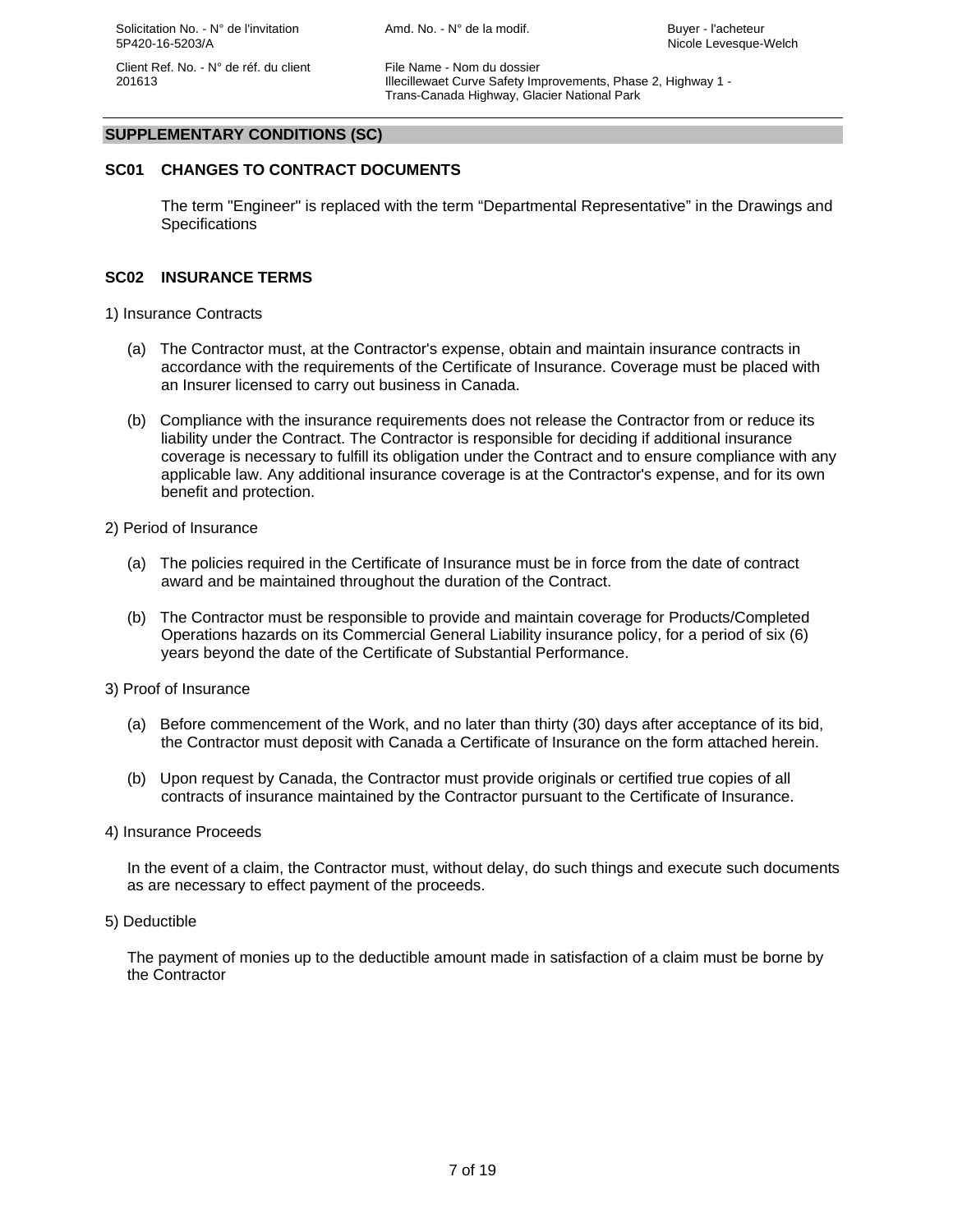201613 Illecillewaet Curve Safety Improvements, Phase 2, Highway 1 - Trans-Canada Highway, Glacier National Park

## **CONTRACT DOCUMENTS (CD)**

- 1) The following are the contract documents:
	- (a) Contract Page when signed by Canada;
	- (b) Duly completed Bid and Acceptance Form and any Appendices attached thereto;
- (c) Drawings and Specifications;
- (d) General Conditions and clauses

|  | GC1 | <b>General Provisions</b>                          | R2810D        | $(2016 - 04 - 04)$ |
|--|-----|----------------------------------------------------|---------------|--------------------|
|  | GC2 | Administration of the Contract                     | R2820D        | (2016-01-28);      |
|  | GC3 | Execution and Control of the Work                  | <b>R2830D</b> | $(2015-02-25);$    |
|  | GC4 | <b>Protective Measures</b>                         | R2840D        | $(2008-05-12);$    |
|  | GC5 | <b>Terms of Payment</b>                            | R2850D        | $(2016-01-28);$    |
|  | GC6 | Delays and Changes in the Work                     | R2865D        | $(2016-01-28);$    |
|  | GC7 | Default, Suspension or Termination of Contract     | R2870D        | $(2008-05-12);$    |
|  | GC8 | <b>Dispute Resolution</b>                          | R2882D        | $(2016-01-28);$    |
|  | GC9 | <b>Contract Security</b>                           | R2890D        | $(2014-06-26);$    |
|  |     | GC10 Insurance                                     | R2900D        | $(2008-05-12);$    |
|  |     | Allowable Costs for Contract Changes Under GC6.4.1 | R2950D        | $(2015-02-25);$    |
|  |     | <b>Supplementary Conditions</b>                    |               |                    |
|  |     |                                                    |               |                    |

- (e) Any amendment issued or any allowable bid revision received before the date and time set for solicitation closing;
- (f) Any amendment incorporated by mutual agreement between Canada and the Contractor before acceptance of the bid; and
- (g) Any amendment or variation of the contract documents that is made in accordance with the General Conditions.
- 2) The documents identified by title, number and date above are incorporated by reference and are set out in the Standard Acquisition Clauses and Conditions (SACC) Manual, issued by Public Works and Government Services Canada (PWGSC). The SACC Manual is available on the PWGSC Web site: https://buyandsell.gc.ca/policy-and-guidelines/standard-acquisition-clausesand-conditions-manual

All reference to the Minister of Public Works and Government Services Canada shall be deleted and replaced with the Minister of the Environment and Climate Change for the purposes of the Parks Canada Agency. All reference to the Department of Public Works and Government Services Canada Shall be deleted and replaced with the Parks Canada Agency.

3) The language of the contract documents is the language of the Bid and Acceptance Form submitted.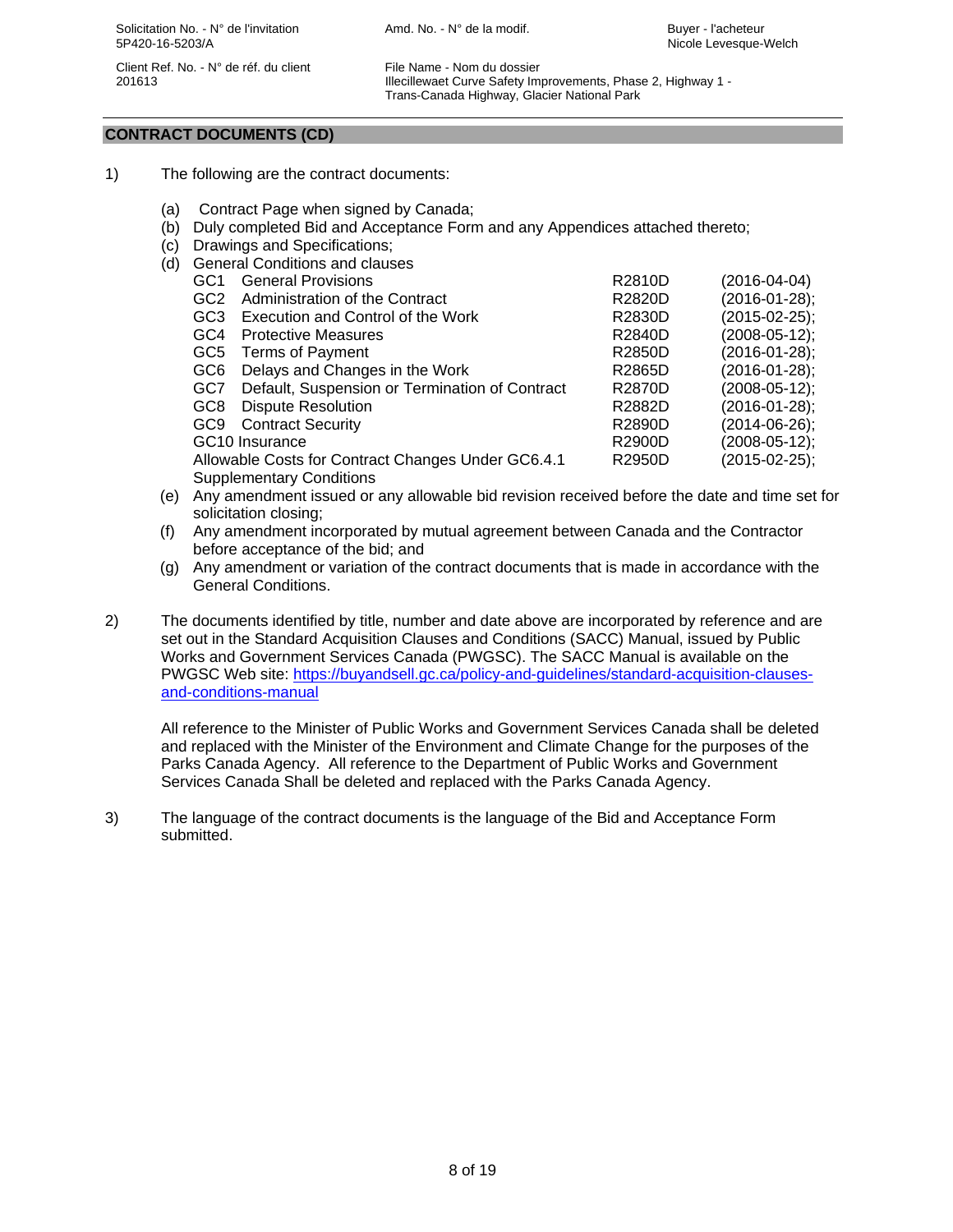201613 Illecillewaet Curve Safety Improvements, Phase 2, Highway 1 - Trans-Canada Highway, Glacier National Park

#### **BID AND ACCEPTANCE FORM (BA)**

#### **BA01 IDENTIFICATION**

Title: Illecillewaet Curve Safety Improvements, Phase 2, Highway 1, Trans-Canada Highway, Glacier National Park

Solicitation Number: 5P420-16-5203/A

Highway Engineering Services, on behalf of Glacier National Park requires a contractor to provide all work associated with the construction of an additional traffic ponding area, shoulder widening, surfacing, watercourse crossing replacements, and associated works on the Trans-Canada Highway in the park. See specifications and drawings for further details on the requirement of this project.

## **BA02 BUSINESS NAME AND ADDRESS OF BIDDER**

| Name:      |  |
|------------|--|
| Address:   |  |
|            |  |
| Telephone: |  |
| Fax:       |  |
| Email:     |  |
| PBN:       |  |

#### **BA03 THE OFFER**

- 1) The Bidder offers to Her Majesty the Queen in right of Canada to perform and complete the Work for the above named project in accordance with the Bid Documents for the Total Bid Amount of
	- **\$ \_\_\_\_\_\_\_\_\_\_\_\_\_\_\_\_\_\_\_\_\_\_\_\_\_\_\_\_\_\_\_\_\_\_\_\_\_\_\_\_\_\_excluding GST/HST**, which consists of
	- (a) the Lump Sum Amount of \$\_\_\_\_\_\_\_\_\_\_\_\_\_\_\_\_\_\_\_\_\_\_\_\_\_\_\_\_\_for the portion of the Work subject to a Lump Sum Arrangement (Annex A – Lump Sum Table) and;
	- (b) the Total Estimated Amount of \$  $\qquad \qquad$  for the portion of the Work that is subject to a Unit Price Arrangement (Annex A - Unit Price Table).

Any errors in the extension of the Price per Unit and in the addition of the Estimated Total Prices in the Unit Price Table shall be corrected by Canada in order to obtain the Total Estimated amount.

Any errors in the addition of the amounts in subparagraph 1)(a) and 1)(b) of BA03 shall be corrected by Canada to obtain the Total Bid Amount.

Bidders are reminded that it is their responsibility to include in their bid all work as described in the drawings and specifications.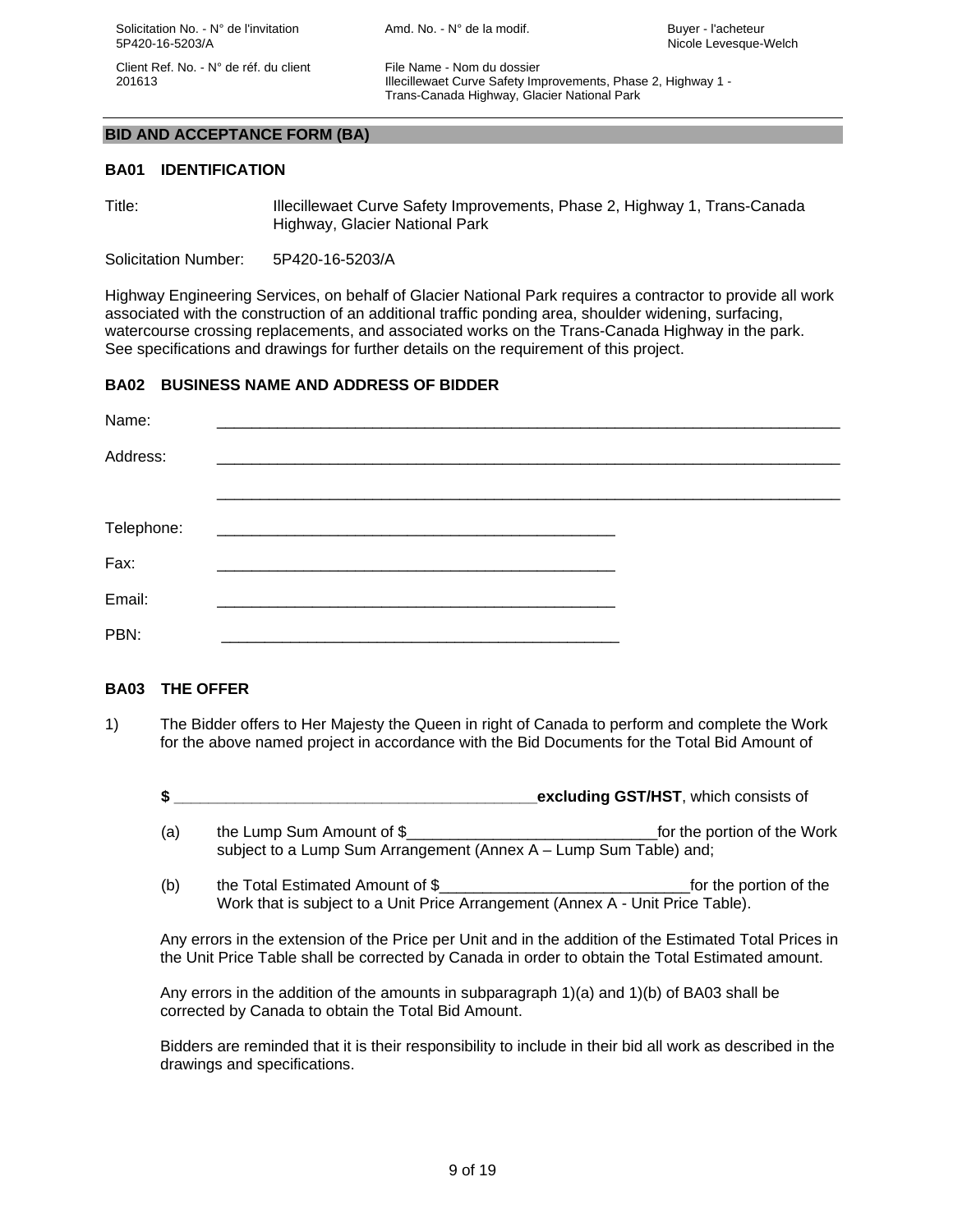201613 Illecillewaet Curve Safety Improvements, Phase 2, Highway 1 - Trans-Canada Highway, Glacier National Park

## **BA04 BID VALIDITY PERIOD**

The bid shall not be withdrawn for a period of 30 days following the date of solicitation closing.

## **BA05 ACCEPTANCE AND CONTRACT**

Upon acceptance of the Contractor's offer by Canada, a binding Contract shall be formed between Canada and the Contractor. The documents forming the Contract shall be the contract documents identified in Contract Documents (CD).

## **BA06 CONSTRUCTION TIME**

The Contractor shall perform and complete all Work by **October 14, 2017**.See specifications for project milestones.

## **BA07 BID SECURITY**

The Bidder is enclosing bid security with its bid in accordance with GI08 - Bid Security Requirements of R2710T - General Instructions - Construction Services - Bid Security Requirements.

## **BA08 SIGNATURE**

 $\overline{a}$ Name and title of person authorized to sign on behalf of Bidder (Type or print)

Signature Date Date of the Contract of the Contract of the Contract of the Date Date Date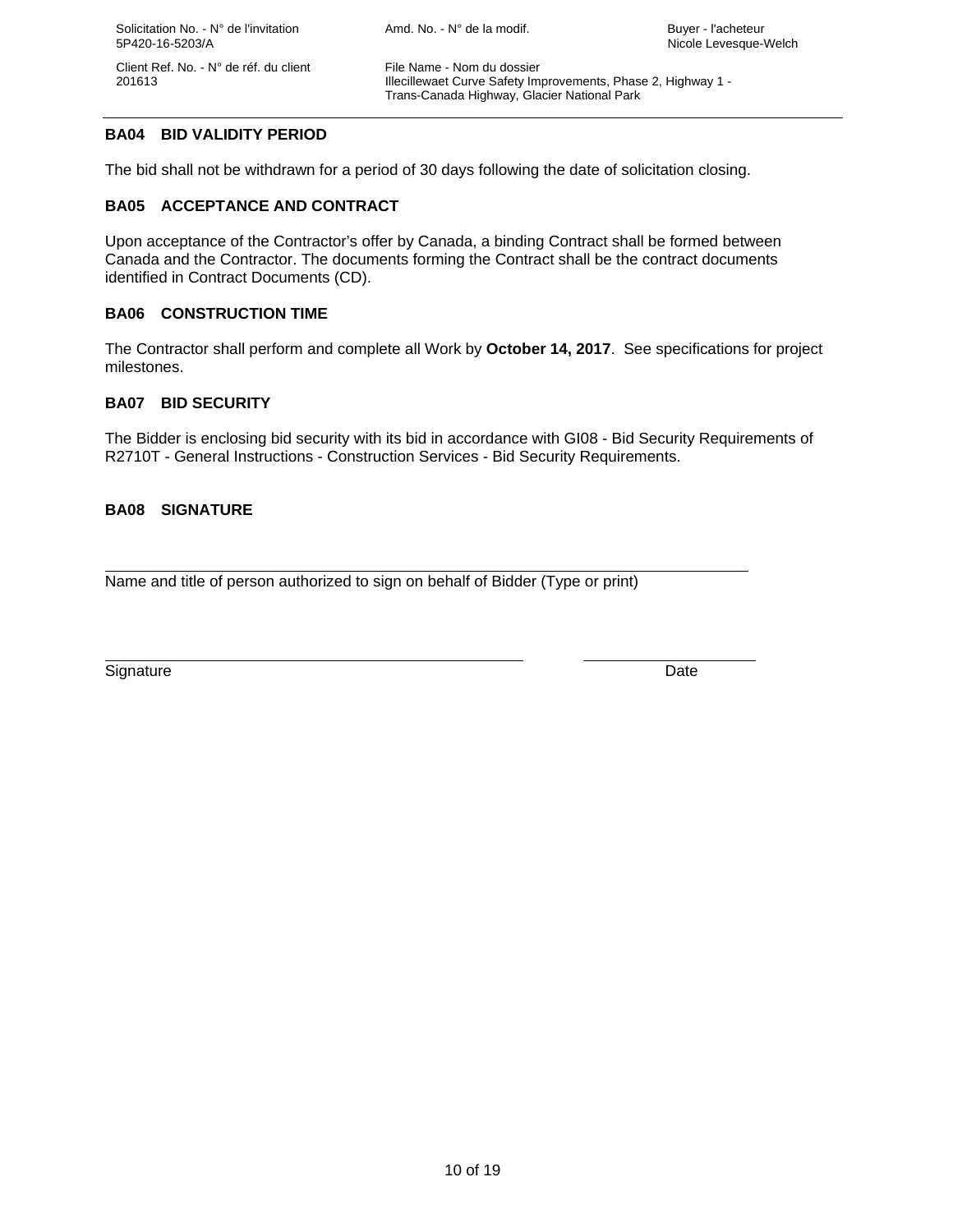Solicitation No. - N° de l'invitation Amd. No. - N° de la modif. Amd. No. - N° de la modif. 5P420-16-5203/A Nicole Levesque-Welch

Client Ref. No. - N° de réf. du client File Name - Nom du dossier

 201613 Illecillewaet Curve Safety Improvements, Phase 2, Highway 1 - Trans-Canada Highway, Glacier National Park

## **ANNEX A PRICE FORM**

- 1) The prices per unit shall govern in establishing the Total Extended Amount. Any arithmetical errors in this Appendix will be corrected by Canada.
- 2) Canada may reject the bid if any of the prices submitted do not reasonably reflect the cost of performing the part of the work to which that price applies.

## **LUMP SUM TABLE**

Note: Bidders are reminded that it is their responsibility to include in their bid all work as described in the drawings and specifications. Pricing for work not accounted for in the Unit Price Table including but not limited to Mobilization, De-Mobilization, etc. is to be included in the Lump Sum Table.

| <b>Item</b><br>No. | <b>Specification</b><br><b>Reference</b> | <b>Class of Labour, Plant or Material</b>                                             | Unit of<br><b>Measurement</b> | <b>Estimated</b><br>Quantity | <b>Estimated Total</b><br><b>Price GST/HST</b><br>extra |
|--------------------|------------------------------------------|---------------------------------------------------------------------------------------|-------------------------------|------------------------------|---------------------------------------------------------|
| 1                  | 01 25 00                                 | Mobilization/Demobilization                                                           | Lump Sum                      | 1                            | \$                                                      |
| 2                  | 01 35 31                                 | <b>Traffic Accommodation</b>                                                          | Lump Sum                      | 1                            | \$.                                                     |
| 3                  | 01 21 00                                 | Prime Cost Sum                                                                        | Lump Sum                      | 1                            | \$850,000.00                                            |
| 4                  | 33 71 75                                 | Design-Build VMS Relocation                                                           | Lump Sum                      | 1                            | \$.                                                     |
| 5                  | 33 42 36                                 | Design-Build Culverts<br>Connaught Creek PCBC<br>a)<br><b>Hermit Creek PCBC</b><br>b) | Lump Sum<br>Lump Sum          |                              | \$.<br>\$.                                              |
|                    | $\delta$                                 |                                                                                       |                               |                              |                                                         |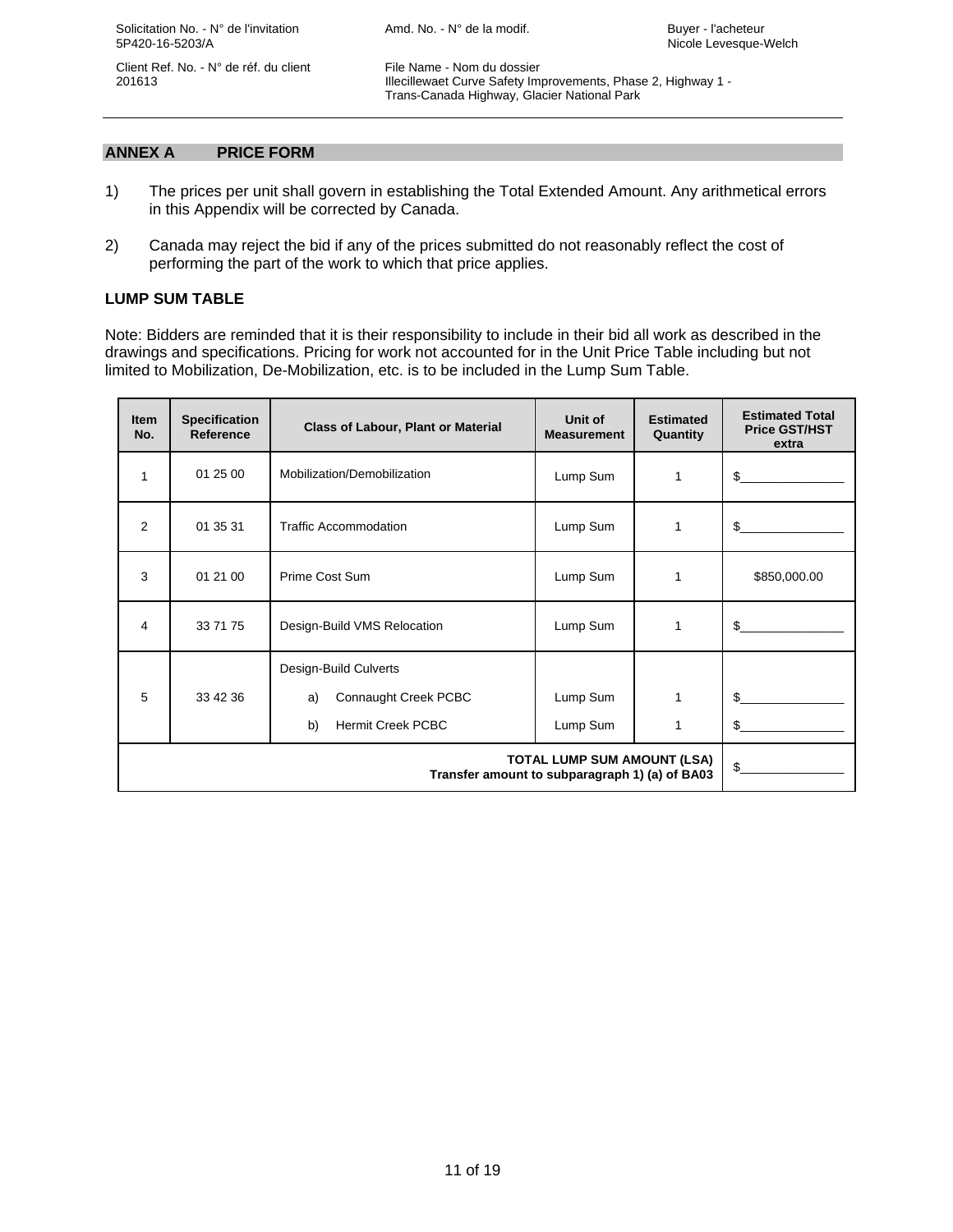201613 Illecillewaet Curve Safety Improvements, Phase 2, Highway 1 - Trans-Canada Highway, Glacier National Park

## **UNIT PRICE TABLE**

The Unit Price Table designates the Work to which a Unit Price Arrangement applies and the Lump Sum Amount designates Work to which a Lump Sum Arrangement applies.

(a) The Price per Unit and the Estimated Total Price must be entered for each item listed.

(b) Work included in each item is as described in the referenced specification section.

| Item<br>No.  | Spec.<br><b>Reference</b>        | <b>Class of Labour, Plant or Material</b>                                                                                                                                                                                                                                                                                                                                                                            | Unit of<br><b>Measurement</b>                                                                            | Est. Qty                                              | <b>Price per Unit</b><br><b>GST/HST</b> extra                                    | <b>Estimated Total</b><br><b>Price</b><br><b>GST/HST extra</b>                            |
|--------------|----------------------------------|----------------------------------------------------------------------------------------------------------------------------------------------------------------------------------------------------------------------------------------------------------------------------------------------------------------------------------------------------------------------------------------------------------------------|----------------------------------------------------------------------------------------------------------|-------------------------------------------------------|----------------------------------------------------------------------------------|-------------------------------------------------------------------------------------------|
| $\mathbf{1}$ | 31 11 00                         | Grubbing                                                                                                                                                                                                                                                                                                                                                                                                             | Ha                                                                                                       | 3.5                                                   | $\frac{1}{2}$                                                                    | $\frac{1}{2}$                                                                             |
| 2            | 31 24 00                         | <b>Roadway and Drainage Excavation</b><br>Stripping and Stockpiling<br>a)<br>Type D Excavation - Place<br>b)<br>Embankment as Fill<br>Type D Excavation - Place Fill as<br>C)<br><b>Embankment from East Gate</b><br>Landslide<br>d)<br>Type D Excavation - Dispose of<br>Unsuitable Materials<br>Surcharge<br>e)<br>Place Imported Fill as<br>i)<br>Surcharge<br>ii)<br>Remove Surcharge and Place<br>as Embankment | m <sup>3</sup><br>m <sup>3</sup><br>m <sup>3</sup><br>m <sup>3</sup><br>m <sup>3</sup><br>m <sup>3</sup> | 12,680<br>28,100<br>18,660<br>5,630<br>6,600<br>6,600 | $\frac{1}{2}$<br>$\frac{1}{2}$<br>$\mathbb{S}$<br>$\frac{1}{2}$<br>$\frac{1}{2}$ | $\frac{1}{2}$<br>$\frac{1}{2}$<br>$\frac{1}{2}$<br>$\sim$<br>$\mathbb{S}$<br>$\mathbb{S}$ |
| 3            | 02 41 99                         | <b>Asphalt Pavement Removal</b><br>Profile Milling<br>a)<br>b)<br>Partial Depth<br><b>Supply and Install Riprap</b>                                                                                                                                                                                                                                                                                                  | m <sup>2</sup><br>m <sup>2</sup>                                                                         | 25,755<br>7,500                                       | $\frac{1}{2}$<br>$\frac{1}{2}$                                                   | $\frac{1}{2}$<br>$\frac{1}{2}$                                                            |
| 4            | 31 37 00                         | 25kg Riprap<br>a)<br>Channel Bedding<br>b)                                                                                                                                                                                                                                                                                                                                                                           | m <sup>3</sup><br>m <sup>3</sup>                                                                         | 442<br>2.000                                          | $\frac{1}{2}$<br>$\mathbb{S}$                                                    | $\frac{1}{2}$<br>$\mathbb{S}$                                                             |
| 5            | 31 11 20<br>31 11 24<br>31 11 24 | <b>BC MoTI Aggregate</b><br>Select Granular Sub-Base<br>a)<br>b)<br>50mm Well Graded Base Course<br>25mm Well Graded Base Course<br>c)<br><b>Asphalt Concrete Pavement - EPS</b>                                                                                                                                                                                                                                     | m <sup>3</sup><br>$\mathsf{m}^3$<br>m <sup>3</sup>                                                       | 9.810<br>6,980<br>3,780                               | $\mathbb{S}$<br>$\mathbb{S}$<br>\$                                               | $\sim$<br>\$<br>$S_{-}$                                                                   |
| 6            | 32 12 16                         | <b>BC MoTI Class 1 Medium Mix</b><br>a)<br>(19mm)                                                                                                                                                                                                                                                                                                                                                                    | tonnes                                                                                                   | 12,670                                                | $\frac{1}{2}$                                                                    | $\frac{1}{2}$                                                                             |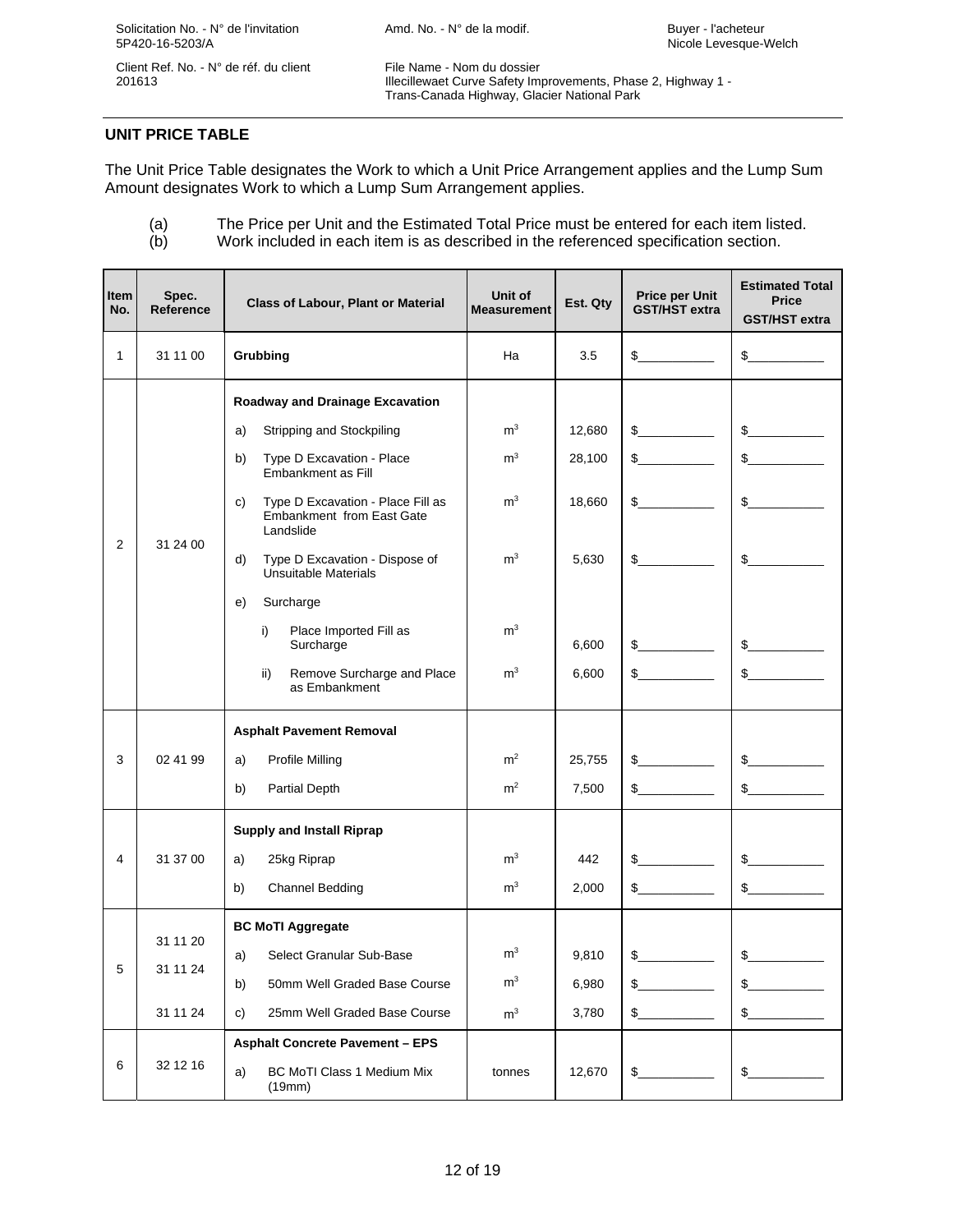Solicitation No. - N° de l'invitation **Amd. No. - N° de la modif.** Buyer - l'acheteur 5P420-16-5203/A Nicole Levesque-Welch

Client Ref. No. - N° de réf. du client File Name - Nom du dossier<br>201613 Illecillewaet Curve Safety Imp

 201613 Illecillewaet Curve Safety Improvements, Phase 2, Highway 1 - Trans-Canada Highway, Glacier National Park

| Item<br>No.    | Spec.<br><b>Reference</b> | <b>Class of Labour, Plant or Material</b>          | Unit of<br><b>Measurement</b> | Est. Qty       | <b>Price per Unit</b><br><b>GST/HST</b> extra | <b>Estimated Total</b><br><b>Price</b><br><b>GST/HST extra</b>                                                                                                                                                                                                                                                                                      |
|----------------|---------------------------|----------------------------------------------------|-------------------------------|----------------|-----------------------------------------------|-----------------------------------------------------------------------------------------------------------------------------------------------------------------------------------------------------------------------------------------------------------------------------------------------------------------------------------------------------|
|                |                           | <b>Pipe Culverts</b>                               |                               |                |                                               |                                                                                                                                                                                                                                                                                                                                                     |
|                |                           | Remove and Dispose CSP<br>a)<br>Culverts           |                               |                |                                               |                                                                                                                                                                                                                                                                                                                                                     |
|                |                           | 900mm and Smaller<br>i)                            | m                             | 82.6           | s                                             | $\frac{1}{2}$                                                                                                                                                                                                                                                                                                                                       |
|                |                           | ii)<br>1200mm and Larger                           | m                             | 75.6           | $\mathbb{S}$                                  | s                                                                                                                                                                                                                                                                                                                                                   |
|                |                           | Supply and Install CSP Culvert<br>b)<br>Extensions |                               |                |                                               |                                                                                                                                                                                                                                                                                                                                                     |
|                |                           | i)<br>600mm                                        | m                             | 18             | $\frac{1}{2}$                                 | $\begin{picture}(20,20) \put(0,0){\line(1,0){10}} \put(15,0){\line(1,0){10}} \put(15,0){\line(1,0){10}} \put(15,0){\line(1,0){10}} \put(15,0){\line(1,0){10}} \put(15,0){\line(1,0){10}} \put(15,0){\line(1,0){10}} \put(15,0){\line(1,0){10}} \put(15,0){\line(1,0){10}} \put(15,0){\line(1,0){10}} \put(15,0){\line(1,0){10}} \put(15,0){\line(1$ |
| $\overline{7}$ | 33 42 13                  | 800mm<br>ii)                                       | m                             | 33             | $\frac{1}{2}$                                 | s                                                                                                                                                                                                                                                                                                                                                   |
|                |                           | iii)<br>900mm                                      | m                             | 12             | \$                                            | $\frac{1}{2}$                                                                                                                                                                                                                                                                                                                                       |
|                |                           | 1200mm<br>iv)                                      | m                             | 36             | $\mathbb{S}$                                  | s                                                                                                                                                                                                                                                                                                                                                   |
|                |                           | Supply and Install CSP Culverts<br>c)              |                               |                |                                               |                                                                                                                                                                                                                                                                                                                                                     |
|                |                           | 600mm<br>i)                                        | m                             | 144            | $\frac{1}{2}$                                 | $\frac{1}{2}$                                                                                                                                                                                                                                                                                                                                       |
|                |                           | ii)<br>900mm                                       | m                             | 120            | \$                                            | $\sim$                                                                                                                                                                                                                                                                                                                                              |
|                |                           | iii)<br>1200mm                                     | m                             | 88             | \$                                            | $\frac{1}{2}$                                                                                                                                                                                                                                                                                                                                       |
| 8              | 32 91 19.13               | <b>Topsoil Placement</b>                           | m <sup>3</sup>                | 9,791          | $\mathbb{S}$                                  | s                                                                                                                                                                                                                                                                                                                                                   |
|                | 32 17 23                  | <b>Pavement Markings</b>                           |                               |                |                                               |                                                                                                                                                                                                                                                                                                                                                     |
|                |                           | Line Painting<br>a)                                | m                             | 18,660         | $\frac{1}{2}$                                 | s                                                                                                                                                                                                                                                                                                                                                   |
| 9              |                           | b)<br>Gore / Hatch Marking                         | m <sup>2</sup>                | 480            | $\mathbb{S}$                                  | s                                                                                                                                                                                                                                                                                                                                                   |
|                |                           | c)<br>Arrows                                       | each                          | 27             | $\frac{1}{2}$                                 | s                                                                                                                                                                                                                                                                                                                                                   |
|                |                           | <b>Traffic Signage</b>                             |                               |                |                                               |                                                                                                                                                                                                                                                                                                                                                     |
|                |                           | Remove and Dispose of Signage<br>a)                |                               |                |                                               |                                                                                                                                                                                                                                                                                                                                                     |
|                |                           | Single Post Sign<br>i)                             | each                          | 5              |                                               | \$                                                                                                                                                                                                                                                                                                                                                  |
|                |                           | <b>Triple Post Sign</b><br>ii)                     | each                          | 3              | \$                                            | \$                                                                                                                                                                                                                                                                                                                                                  |
|                |                           | Remove and Reinstall Signage<br>b)                 |                               |                |                                               |                                                                                                                                                                                                                                                                                                                                                     |
|                |                           | Single Post Sign<br>i)                             | each                          | 18             | \$                                            | \$                                                                                                                                                                                                                                                                                                                                                  |
| 10             | 10 14 53                  | Double Post Sign<br>ii)                            | each                          | 1              | \$                                            | \$                                                                                                                                                                                                                                                                                                                                                  |
|                |                           | Quadruple Post Sign<br>iii)                        | each                          | 1              | \$                                            | $S_{-}$                                                                                                                                                                                                                                                                                                                                             |
|                |                           | Supply and Install Sign Base and<br>c)<br>Post     |                               |                |                                               |                                                                                                                                                                                                                                                                                                                                                     |
|                |                           | Single Post Sign<br>i)                             | each                          | 22             | \$                                            | \$                                                                                                                                                                                                                                                                                                                                                  |
|                |                           | Double Post Sign<br>ii)                            | each                          | $\overline{2}$ |                                               | \$                                                                                                                                                                                                                                                                                                                                                  |
|                |                           | Triple Post Sign<br>iii)                           | each                          | 3              | \$                                            | \$                                                                                                                                                                                                                                                                                                                                                  |
|                |                           | Supply and Install Sign Face<br>d)                 | $\rm m^2$                     | 100            | \$                                            | $\frac{1}{2}$<br>$\overline{\phantom{a}}$                                                                                                                                                                                                                                                                                                           |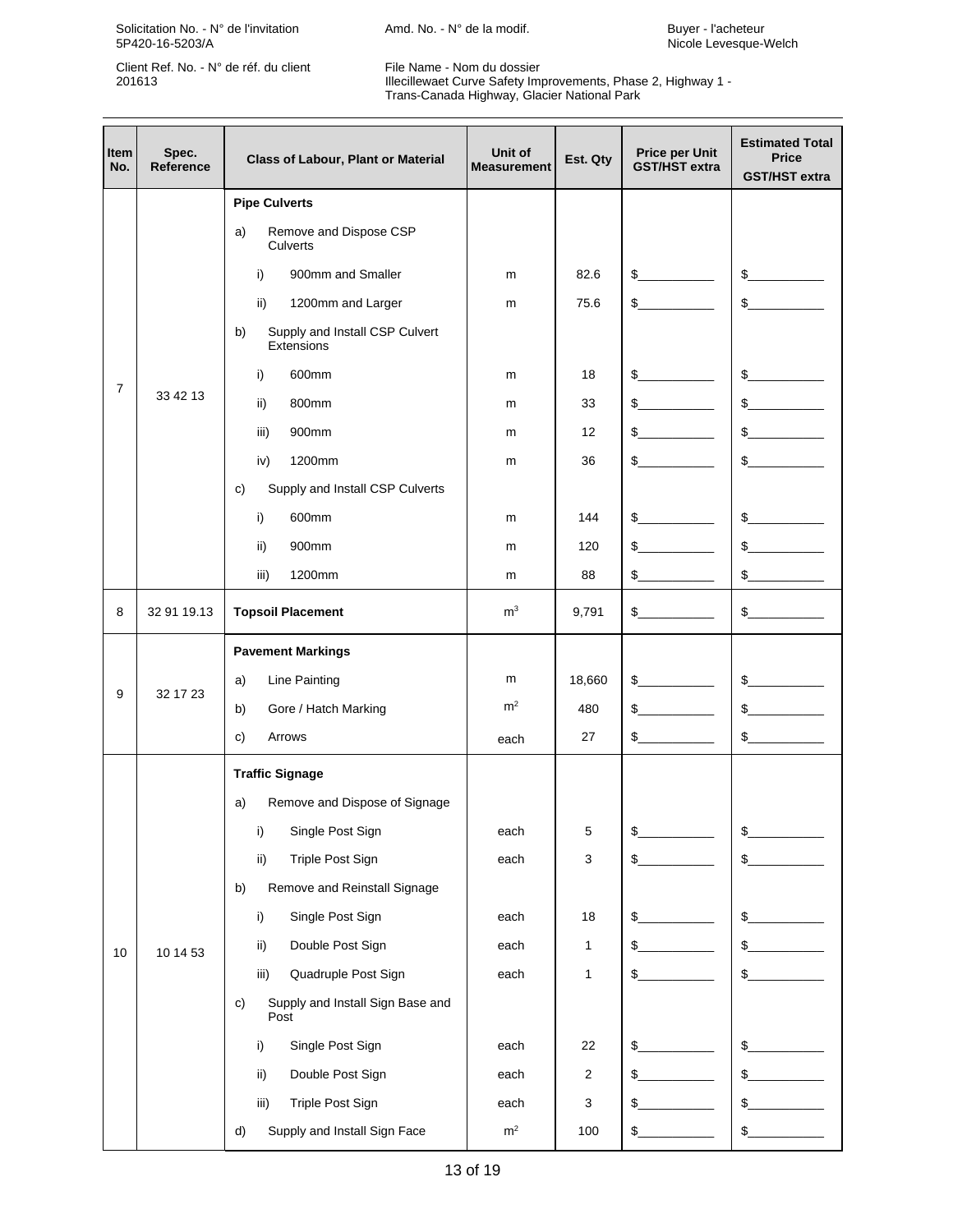Solicitation No. - N° de l'invitation **Amd. No. - N° de la modif.** Buyer - l'acheteur<br>5P420-16-5203/A **Microphysis** Amd. No. - N° de la modif. **Buyer - l'acheteur** - Nicole Levesque-N

Client Ref. No. - N° de réf. du client File Name - Nom du dossier

 201613 Illecillewaet Curve Safety Improvements, Phase 2, Highway 1 - Trans-Canada Highway, Glacier National Park

| Item<br>No. | Spec.<br><b>Reference</b> | <b>Class of Labour, Plant or Material</b>                                                    | Unit of<br><b>Measurement</b> | Est. Qty       | <b>Price per Unit</b><br><b>GST/HST extra</b> | <b>Estimated Total</b><br><b>Price</b><br><b>GST/HST extra</b> |
|-------------|---------------------------|----------------------------------------------------------------------------------------------|-------------------------------|----------------|-----------------------------------------------|----------------------------------------------------------------|
|             |                           | <b>Precast Concrete Barriers</b>                                                             |                               |                |                                               |                                                                |
|             |                           | Remove, Haul and Dispose<br>a)                                                               | m                             | 105            | $\mathfrak{L}$                                | \$.                                                            |
|             |                           | b)<br>Supply and Install                                                                     |                               |                |                                               |                                                                |
|             | 34 71 13.01               | CBN-H<br>i)                                                                                  | each                          | $\overline{4}$ | \$                                            | \$                                                             |
| 11          |                           | ii)<br>CTB-1E 460-690mm                                                                      | each                          | 4              |                                               | \$                                                             |
|             |                           | iii)<br>CTB-2H 690-810mm                                                                     | each                          | 4              | \$                                            | \$                                                             |
|             |                           | iv)<br>CMB-E 810mm                                                                           | each                          | 24             | \$                                            | \$                                                             |
|             |                           | CMB-H 810mm<br>V)                                                                            | each                          | 26             | \$                                            | \$                                                             |
|             |                           | CDB-1E 810mm Drainage<br>vi)<br><b>Barrier</b>                                               | each                          | $\overline{2}$ | \$                                            | \$                                                             |
|             |                           | <b>TOTAL UNIT PRICE AMOUNT (TEA)</b><br>\$<br>Transfer amount to subparagraph 1) (b) of BA03 |                               |                |                                               |                                                                |

Note: Bidders are reminded that it is their responsibility to include in their bid all work as described in the drawings and specifications.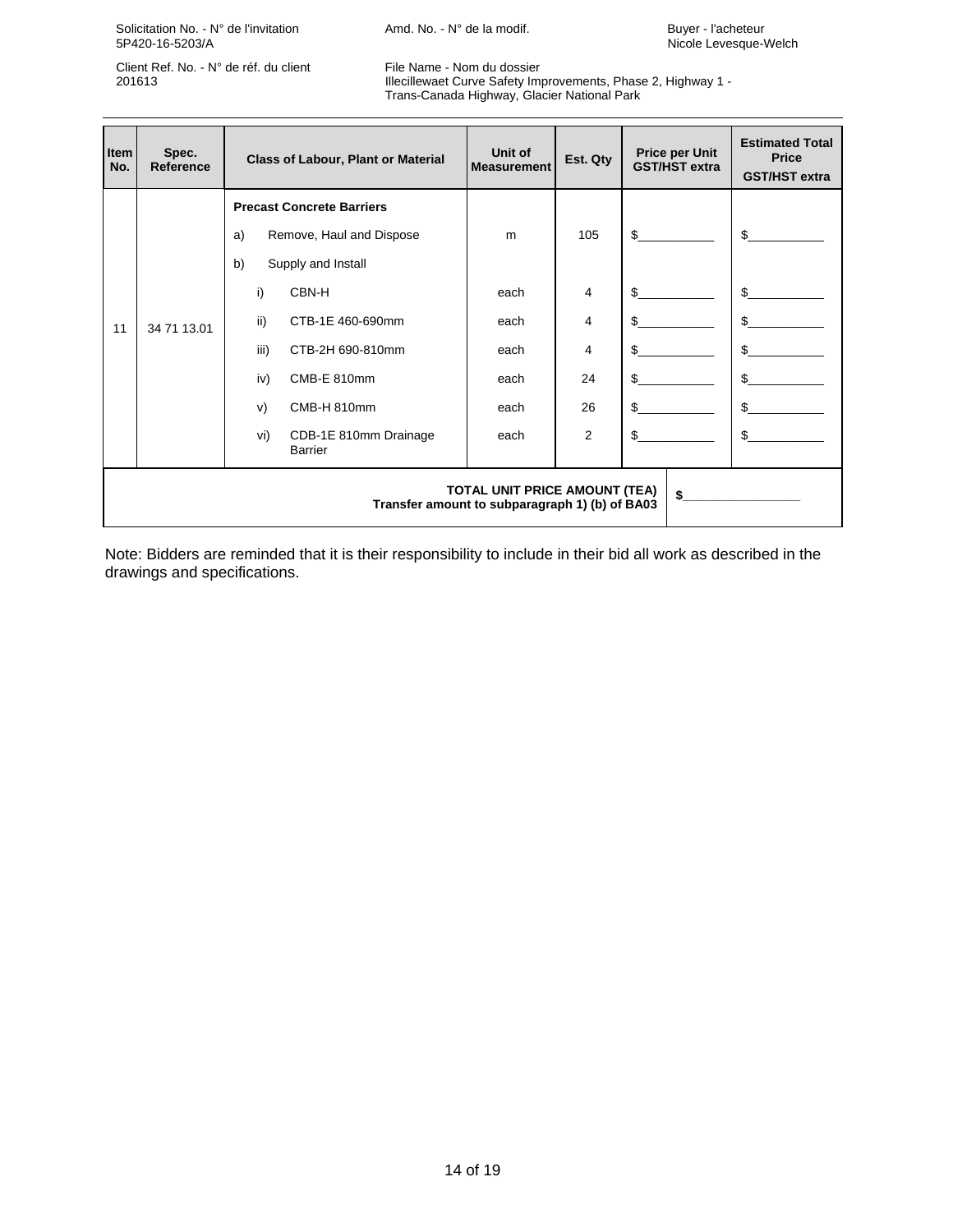201613 Illecillewaet Curve Safety Improvements, Phase 2, Highway 1 - Trans-Canada Highway, Glacier National Park

#### **ANNEX B INTEGRITY PROVISIONS – LIST OF NAMES**

If the required list of names has not been received by the time the evaluation of bids is completed, Canada will inform the Bidder of a time frame within which to provide the information. Failure to provide the names within the time frame specified will render the bid non-responsive. Providing the required names is a mandatory requirement for contract award.

Bidders who are incorporated, including those bidding as a joint venture, must provide a complete list of names of all individuals who are currently directors of the Bidder.

Bidders bidding as sole proprietorship, as well as those bidding as a joint venture, must provide the name of the owner(s).

Bidders bidding as societies, firms or partnerships do not need to provide lists of names.

| 2.                       |  |  |
|--------------------------|--|--|
| 3.                       |  |  |
| $\frac{4}{1}$            |  |  |
|                          |  |  |
| $\overline{5}$ .         |  |  |
| 6.                       |  |  |
|                          |  |  |
| <u>8.</u>                |  |  |
| <u>9.</u>                |  |  |
|                          |  |  |
|                          |  |  |
|                          |  |  |
| 10.<br>11.<br>12.<br>13. |  |  |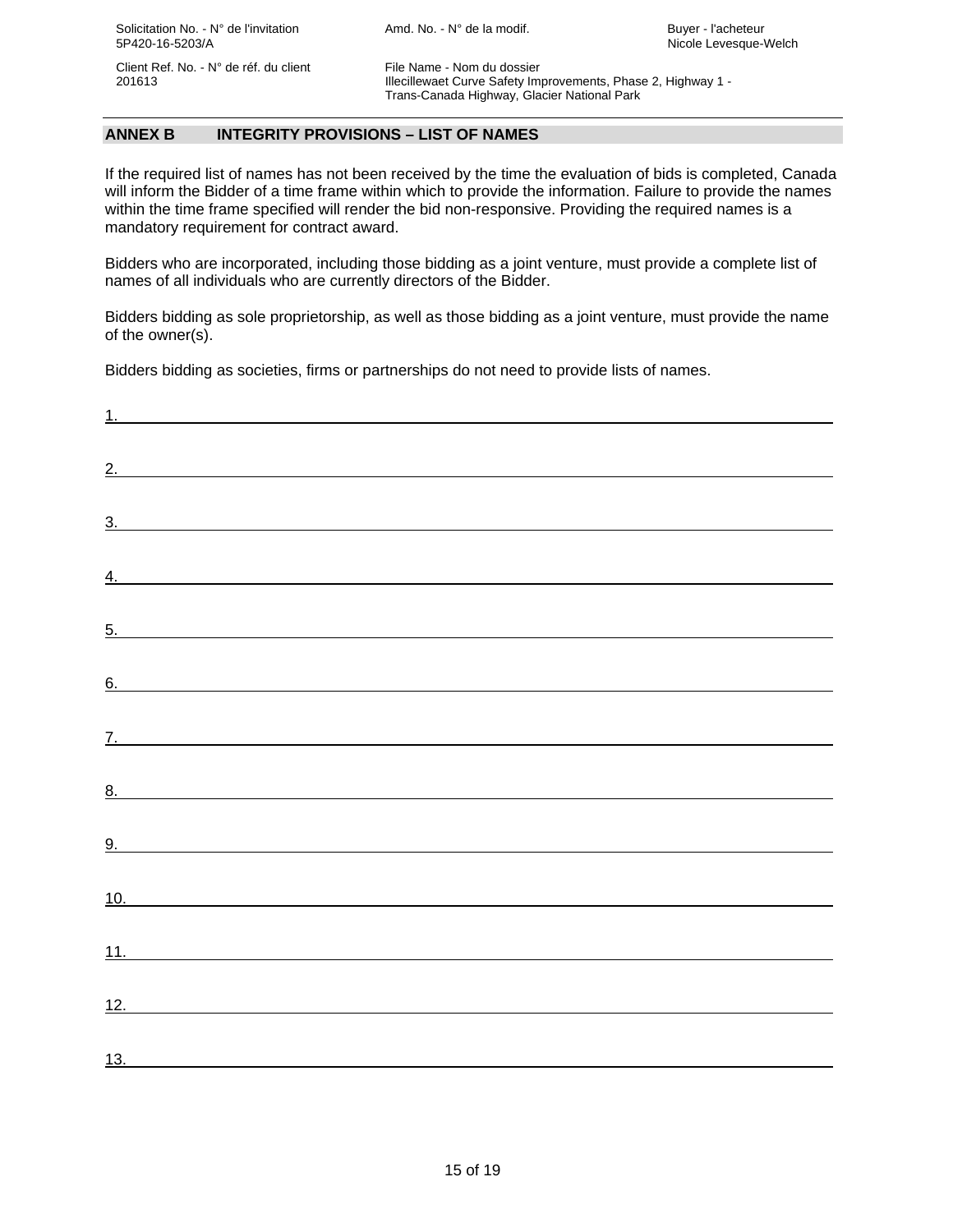201613 Illecillewaet Curve Safety Improvements, Phase 2, Highway 1 - Trans-Canada Highway, Glacier National Park

#### **ANNEX C ATTESTATION FORM**

**Attestation and Proof of Compliance with Occupational Health and Safety (OHS)** 

#### *The following form must be completed and signed prior to commencing work on Parks Canada Sites.*

#### **Submission of this completed form, satisfactory to Parks Canada, is a condition of gaining access to the work place.**

Parks Canada recognizes that federal OHS legislation places certain specific responsibilities upon Parks Canada as owner of the work place. In order to meet those responsibilities, Parks Canada is implementing a contractor safety regime that will ensure that roles and responsibilities assigned under Part II of the *Canada Labour Code* and the *Canada Occupational Health and Safety Regulations* are implemented and observed when involving contractor(s) to undertake works in Parks Canada work places.

| Parks Canada Responsible Authority/Project Lead               | Address | Contact Information |
|---------------------------------------------------------------|---------|---------------------|
| Project Manager/Contracting Authority (delete as<br>required) |         |                     |
| <b>Prime Contractor</b>                                       |         |                     |
| Subcontractor(s) (add additional fields as required)          |         |                     |

Location of Work

General Description of Work to be Completed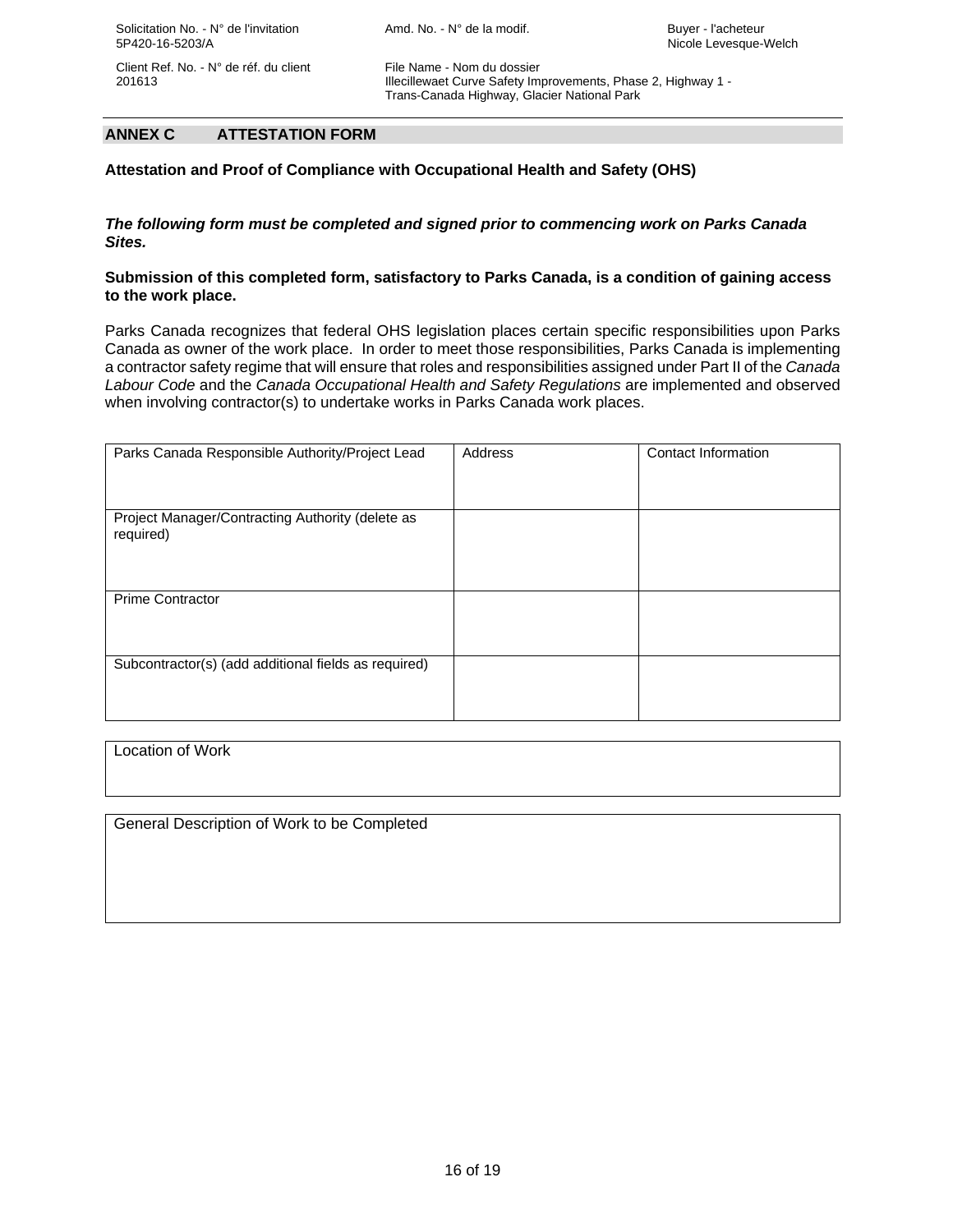201613 Illecillewaet Curve Safety Improvements, Phase 2, Highway 1 - Trans-Canada Highway, Glacier National Park

Mark "Yes" where applicable.

| A meeting has been held to discuss hazards and access to the work place and all known and foreseeable          |
|----------------------------------------------------------------------------------------------------------------|
| hazards have been identified to the contractor and/or subcontractor(s)                                         |
| The contractor and/or its subcontractor(s) will comply with all federal and provincial/territorial legislation |
| and Parks Canada's policies and procedures, regarding occupational health and safety.                          |
| The contractor and/or its subcontractor(s) will provide all prescribed safety materials, equipment, devices    |
| and clothing.                                                                                                  |
| The contractor and/or its subcontractor(s) will ensure that its employees are familiar with and use all        |
| prescribed safety materials, equipment, devices and clothing at all times.                                     |
| The contractor and/or its subcontractor(s) will ensure that its activities do not endanger the health and      |
| safety of Parks Canada employees.                                                                              |
| The contractor and/or its subcontractor(s) has inspected the site and has carried out a hazard assessment      |
| and has put in place a health and safety plan and informed its employees accordingly, prior to the             |
| commencement of the work.                                                                                      |
| Where a contractor and/or its subcontractor(s) will be storing, handling or using hazardous substances in      |
| the work place, it will place warning signs at access points warning persons of the presence of the            |
| substances and any precautions to be taken to prevent or reduce any hazard of injury or death.                 |
| The contractor and/or its subcontractor(s) will ensure that its employees are instructed in respect of any     |
| emergency procedures applicable to the site.                                                                   |

I, \_\_\_\_\_\_\_\_\_\_\_\_\_\_\_\_\_\_\_\_\_\_\_\_\_\_\_\_\_\_\_\_\_ (contractor), certify that I have read, understood and attest that my firm, employees and all sub-contractors will comply with the requirements set out in this document and the terms and conditions of the contract.

Name \_\_\_\_\_\_\_\_\_\_\_\_\_\_\_\_\_\_\_\_\_\_\_\_\_\_\_\_ Signature\_\_\_\_\_\_\_\_\_\_\_\_\_\_\_\_\_\_\_\_\_\_\_\_\_\_\_\_\_\_\_\_\_

 $Date$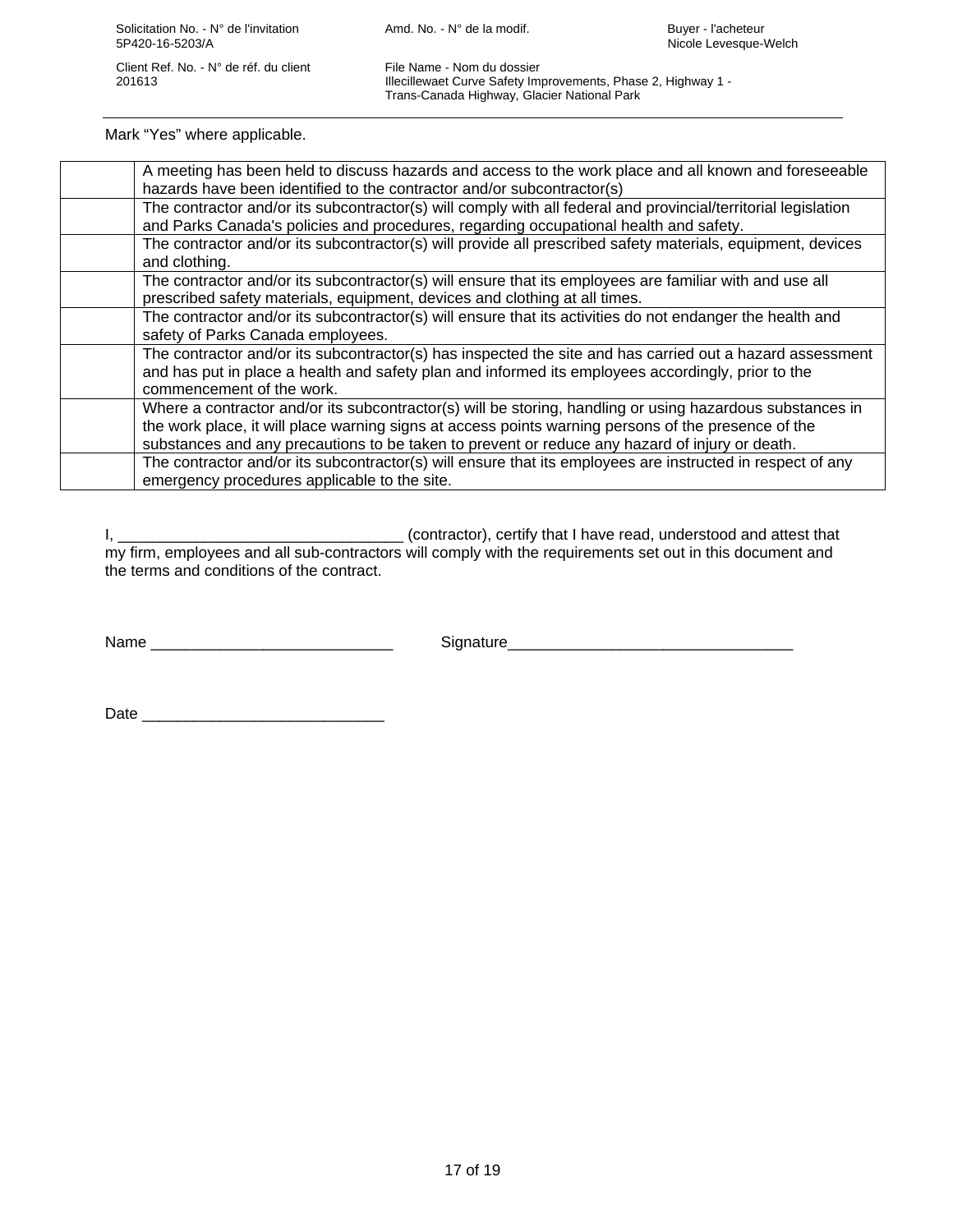

## **ANNEX D - CERTIFICATE OF INSURANCE Page 1 of 2**

| Canada                                 | Canada                                                                                                                                                                                                                                                                                                       | ANNEX D - CERTIFICATE OF INSURANCE |                    |                  |                                    |                            | Page 1 or 2                              |
|----------------------------------------|--------------------------------------------------------------------------------------------------------------------------------------------------------------------------------------------------------------------------------------------------------------------------------------------------------------|------------------------------------|--------------------|------------------|------------------------------------|----------------------------|------------------------------------------|
| Description and Location of Work       |                                                                                                                                                                                                                                                                                                              |                                    |                    |                  |                                    | Contract No.               |                                          |
|                                        |                                                                                                                                                                                                                                                                                                              |                                    |                    |                  |                                    | Project No.                |                                          |
|                                        |                                                                                                                                                                                                                                                                                                              |                                    |                    |                  |                                    |                            |                                          |
| Name of Insurer, Broker or Agent       |                                                                                                                                                                                                                                                                                                              | Address (No., Street)              |                    | City             | Province                           |                            | Postal Code                              |
|                                        |                                                                                                                                                                                                                                                                                                              |                                    |                    |                  |                                    |                            |                                          |
| Name of Insured (Contractor)           |                                                                                                                                                                                                                                                                                                              | Address (No., Street)              |                    | City             | Province                           |                            | Postal Code                              |
|                                        |                                                                                                                                                                                                                                                                                                              |                                    |                    |                  |                                    |                            |                                          |
| Additional Insured                     |                                                                                                                                                                                                                                                                                                              |                                    |                    |                  |                                    |                            |                                          |
|                                        | Her Majesty the Queen in Right of Canada as represented by the Minister of the Environment and Climate Change for the purposes of the Parks Canada Agency                                                                                                                                                    |                                    |                    |                  |                                    |                            |                                          |
| Type of Insurance                      | <b>Insurer Name</b>                                                                                                                                                                                                                                                                                          | <b>Inception Date</b>              | <b>Expiry Date</b> |                  |                                    | <b>Limits of Liability</b> |                                          |
| (Required when Checked)                | and Policy Number                                                                                                                                                                                                                                                                                            | D/M/Y                              | D/M/Y              |                  |                                    |                            |                                          |
|                                        |                                                                                                                                                                                                                                                                                                              |                                    |                    | Per Occurrence   | <b>Annual General</b><br>Aggregate |                            | <b>Completed Operations</b><br>Aggregate |
| Commercial General<br>Liability        |                                                                                                                                                                                                                                                                                                              |                                    |                    | \$               | \$                                 |                            | \$                                       |
|                                        |                                                                                                                                                                                                                                                                                                              |                                    |                    |                  |                                    |                            |                                          |
| $\square$ Umbrella/Excess<br>Liability |                                                                                                                                                                                                                                                                                                              |                                    |                    | \$               | \$                                 |                            | \$                                       |
| $\square$ Builder's Risk /             |                                                                                                                                                                                                                                                                                                              |                                    |                    | \$               |                                    |                            |                                          |
| <b>Installation Floater</b>            |                                                                                                                                                                                                                                                                                                              |                                    |                    |                  |                                    |                            |                                          |
| $\square$ Pollution Liability          |                                                                                                                                                                                                                                                                                                              |                                    |                    |                  | Per Incident                       |                            | Aggregate                                |
|                                        |                                                                                                                                                                                                                                                                                                              |                                    |                    | \$               | Per Occurence                      |                            | \$                                       |
| $\Box$ Marine Liability                |                                                                                                                                                                                                                                                                                                              |                                    |                    | \$               |                                    |                            |                                          |
|                                        |                                                                                                                                                                                                                                                                                                              |                                    |                    |                  | Per Incident                       |                            | Aggregate                                |
| $\square$ Aviation Liability           |                                                                                                                                                                                                                                                                                                              |                                    |                    |                  | Per Occurence                      |                            | \$                                       |
|                                        | I certify that the above policies were issued by insurers in the course of their Insurance business in Canada, are currently in force and include<br>the applicable insurance coverages stated on page 2 of this Certificate of Insurance, including advance notice of cancellation / reduction in coverage. |                                    |                    |                  |                                    |                            |                                          |
|                                        |                                                                                                                                                                                                                                                                                                              |                                    |                    |                  |                                    |                            |                                          |
|                                        |                                                                                                                                                                                                                                                                                                              |                                    |                    |                  |                                    |                            |                                          |
|                                        | Name of person authorized to sign on behalf of Insurer(s) (Officer, Agent, Broker)                                                                                                                                                                                                                           |                                    |                    | Telephone Number |                                    |                            |                                          |
|                                        |                                                                                                                                                                                                                                                                                                              |                                    |                    |                  |                                    |                            |                                          |
|                                        |                                                                                                                                                                                                                                                                                                              |                                    |                    |                  |                                    |                            |                                          |
| Signature                              |                                                                                                                                                                                                                                                                                                              |                                    |                    | Date             | D/M/Y                              |                            |                                          |
|                                        |                                                                                                                                                                                                                                                                                                              |                                    |                    |                  |                                    |                            |                                          |